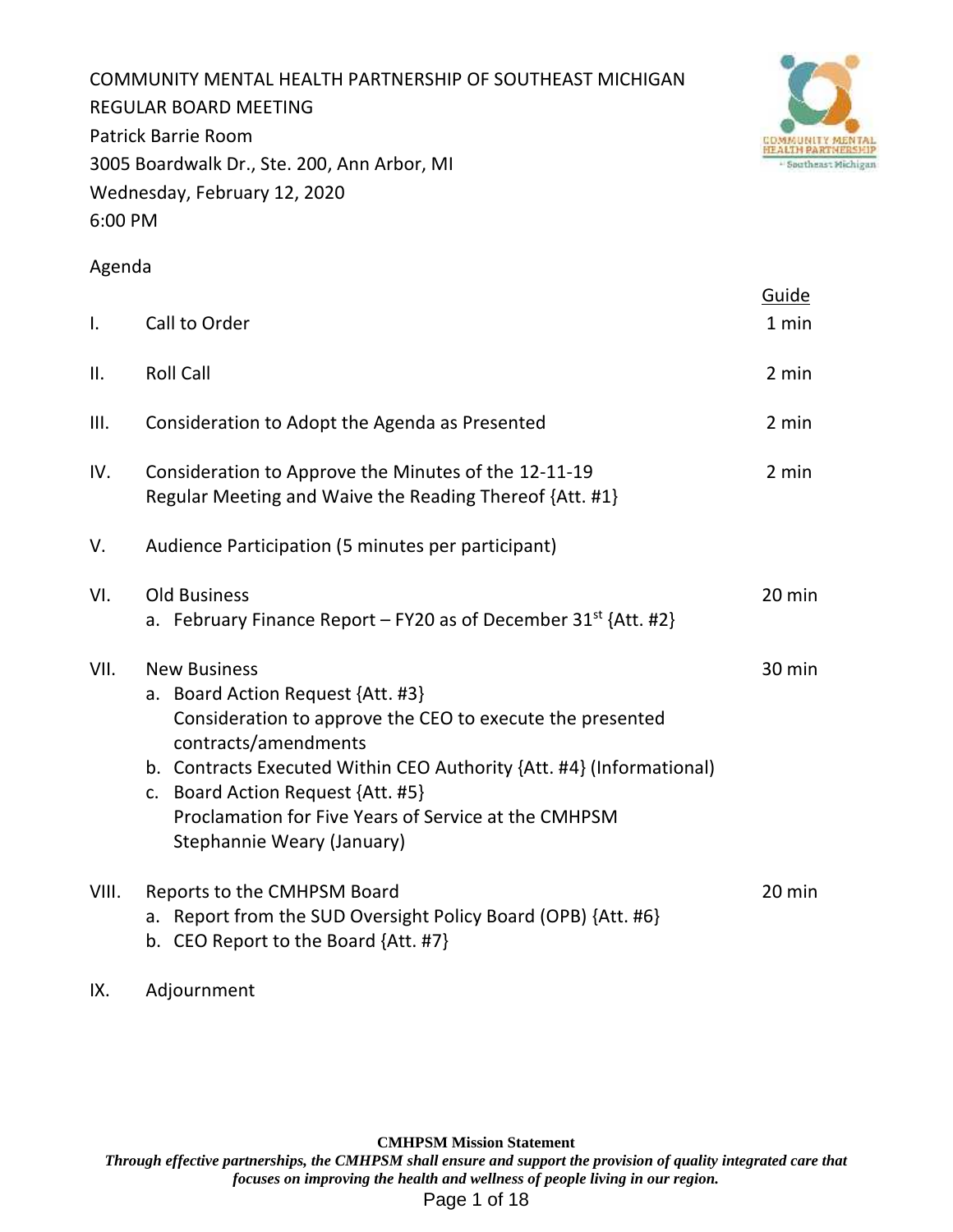# **COMMUNITY MENTAL HEALTH PARTNERSHIP OF SOUTHEAST MICHIGAN REGULAR BOARD MEETING MINUTES December 11, 2019**



- **Members Present:** Greg Adams, Susan Fortney, Roxanne Garber, Gary McIntosh, Sharon Slaton, Caroline Richardson, Ralph Tillotson
- **Members Absent:** Judy Ackley, Charles Coleman, Bob King, Sandra Libstorff, Charles Londo, Katie **Scott**
- **Staff Present:** Kathryn Szewczuk, Stephannie Weary, Lisa Jennings, James Colaianne, Connie Conklin, Dana Darrow, Nicole Adelman
- **Others Present:** Lori Lutomski, John Lapham
	- I. Call to Order Meeting called to order at 6:06 p.m. by Board Chair S. Slaton.
	- II. Roll Call
		- A quorum of members present was confirmed at 6:10, when R. Garber joined the meeting by telephone.
- III. Consideration to Adopt the Agenda as Presented

# **Motion by R. Tillotson, supported by G. Adams, to approve the agenda Motion carried**

- Addition to New Business: CEO review.
- IV. Consideration to Approve the Minutes of the November 13, 2019 Regular Meeting and Waive the Reading Thereof

#### **Motion by S. Fortney, supported by G. Adams, to approve the minutes of the November 13, 2019 regular meeting and waive the reading thereof Motion carried**

- V. Audience Participation None
- VI. Old Business
	- a. November Revised Finance Report
		- J. Colaianne presented.
		- This revised report provides a correction to an error with formulas that was in last month's report.
	- b. December Finance Report
		- J. Colaianne presented. Discussion followed.
- VII. New Business

#### **CMHPSM Mission Statement**

*Through effective partnerships, the CMHPSM shall ensure and support the provision of quality integrated care that focuses on improving the health and wellness of people living in our region.*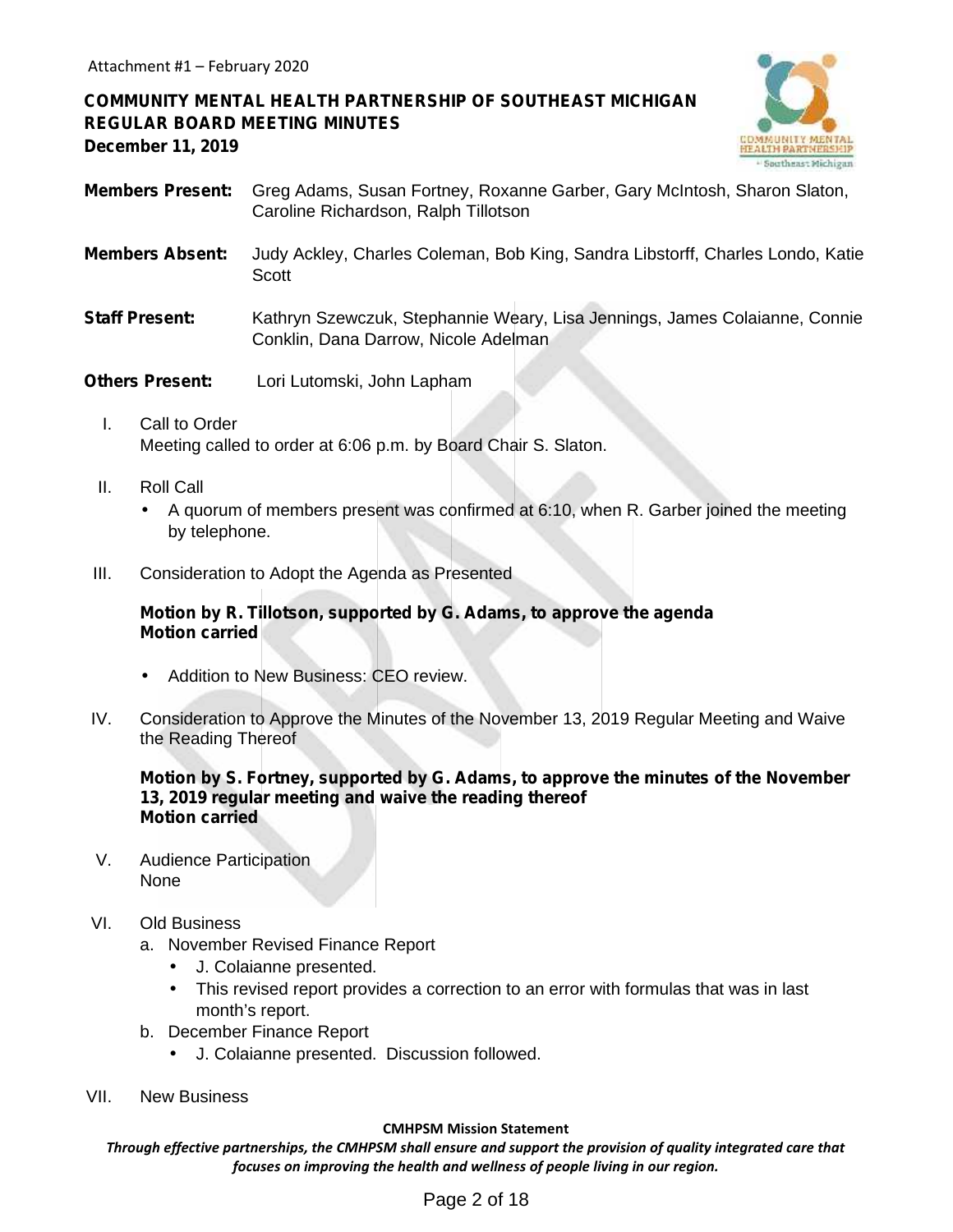- a. Consideration to approve the CEO to execute the presented contracts/amendments **Motion by C. Richardson, supported by G. McIntosh, to approve the CEO to execute the presented contracts/amendments Motion carried**
- b. Contracts Executed Within CEO Authority
	- J. Colaianne shared an overview of the FUSE Technology contract that was executed within the CEO's authority.
- c. Proclamations for Five Years of Service at the CMHPSM for Lynda Wood, Katie Postmus, Joelen Kersten (December)

# **Motion by C. Richardson, supported by S. Fortney, to recognize Lynda Wood, Katie Postmus, and Joelen Kersten for five years of service at the CMHPSM Motion carried**

- d. CEO Review
	- The Board will conduct a 6-month CEO performance evaluation.
	- Board Chair S. Slaton named the following to the CEO Performance Evaluation subcommittee:
		- $\triangleright$  C. Richardson (Subcommittee Chair)
		- $\triangleright$  S. Slaton
		- $\triangleright$  S. Fortney
	- S. Weary will follow up with C. Richardson regarding the tool that was used for the last 360-degree review that was conducted earlier this year.

# VIII. Reports to the CMHPSM Board

- a. Report from the SUD Oversight Policy Board (OPB)
	- The OPB met last week, combining the November and December OPB meetings. The minutes and finance report will be submitted in the January Regional Board packet.
- b. CEO Report to the Board
	- J. Colaianne provided an overview of the state's proposed system redesign, staffing updates, and more. See the CEO Report in the Regional Board meeting packet for more highlights and details.
- c. Move Update
	- The targeted move dates for CMHPSM are December 12 and December 13. See the CEO Report in the Regional Board meeting packet for more highlights and details.
- IX. Adjournment

# **Motion by R. Tillotson, supported by R. Garber, to adjourn the meeting Motion carried**

Meeting adjourned at 7:05 p.m.

\_\_\_\_\_\_\_\_\_\_\_\_\_\_\_\_\_\_\_\_\_\_\_\_\_\_\_\_\_\_\_\_\_ Judy Ackley, CMHPSM Board Secretary

**CMHPSM Mission Statement**

*Through effective partnerships, the CMHPSM shall ensure and support the provision of quality integrated care that focuses on improving the health and wellness of people living in our region.*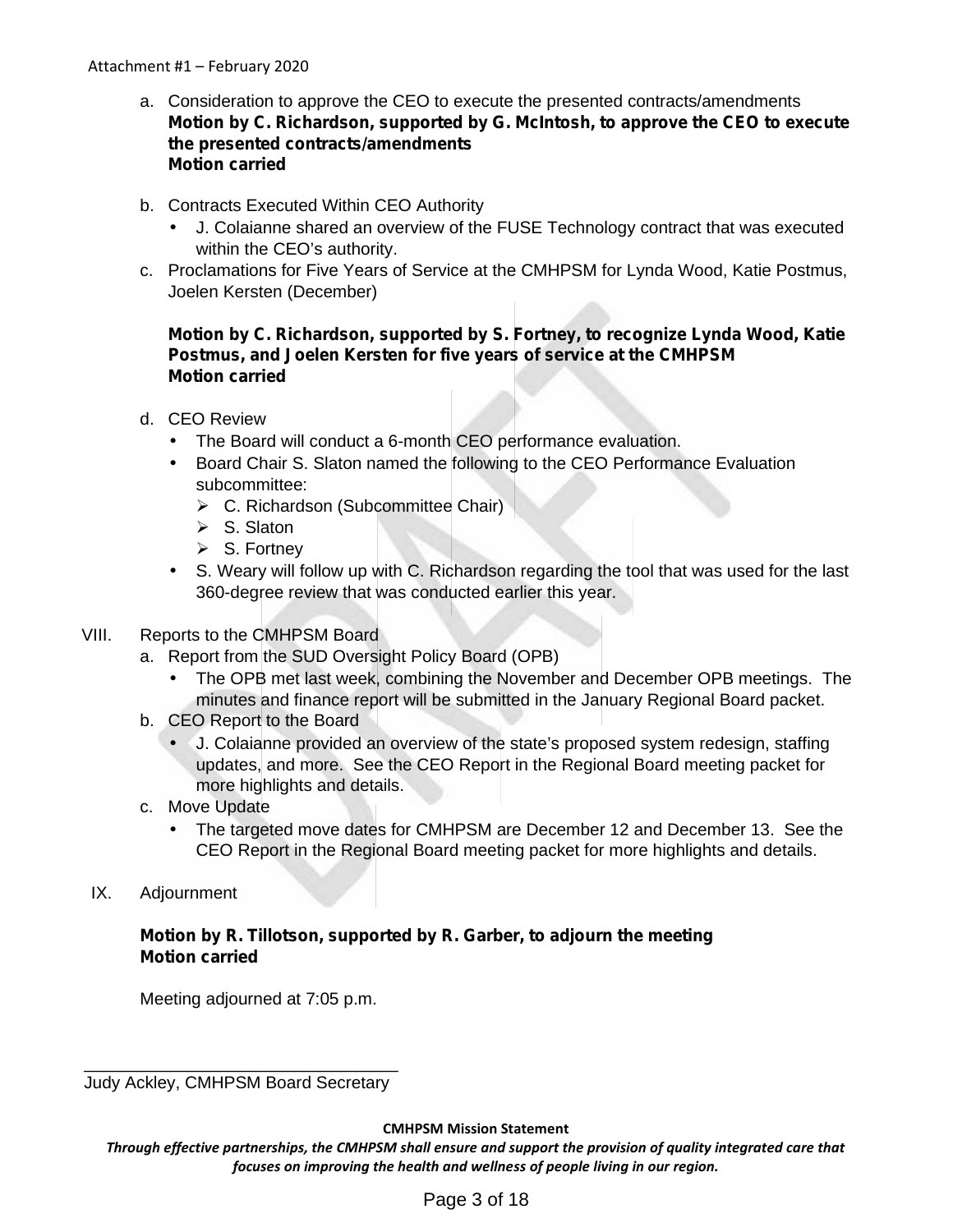# **Community Mental Health Partnership of Southeast Michigan Preliminary Statement of Revenues and Expenditures For the Period Ending December 31, 2019**

|                                         |                                 |                          |               |                   | Percent<br>Variance |                      |                |
|-----------------------------------------|---------------------------------|--------------------------|---------------|-------------------|---------------------|----------------------|----------------|
|                                         | Preliminary<br><b>FY20</b>      |                          | <b>YTD</b>    | <b>YTD</b> Actual | Actual              | Projected            | Projected      |
|                                         | <b>Budget</b>                   | <b>Budget</b><br>to date | Actual        | $O/(U)$ Budget    | to Budget           | YE                   | $O/(U)$ Budget |
| <b>Operating Revenue</b>                |                                 |                          |               |                   |                     |                      |                |
| Medicaid Capitation SP/B3/1915i         | 95,143,183                      | 23,785,796               | 22,075,722    | (1,710,074)       | $-7.75%$            | 88,302,888           | (6,840,296)    |
| Medicaid Capitation HSW                 | 46,803,340                      | 11,700,835               | 9,566,889     | (2,133,946)       | $-22.31%$           | 38,267,556           | (8,535,784)    |
| Medicaid Captiation CWP                 |                                 |                          | 292,925       | 292,925           | 100.00%             |                      |                |
| Medicaid Captiation SEDW                |                                 |                          | 81,248        | 81,248            | 100.00%             |                      |                |
| Performance Based Incentive Pool (Est)  | 1,503,268                       | 375,817                  | 375,817       | $\overline{0}$    | 0.00%               | 1,503,268            |                |
| Medicaid SUD Capitation                 | 2,572,636                       | 643,159                  | 753,333       | 110,174           | 14.62%              | 3,013,331            | 440,695        |
| Healthy Michigan Plan                   | 13,320,980                      | 3,330,245                | 2,636,656     | (693, 589)        | $-26.31%$           | 10,546,624           | (2,774,356)    |
| Healthy Michigan Plan SUD               | 4,693,454                       | 1,173,364                | 1,488,109     | 314,746           | 21.15%              | 5,952,438            | 1,258,984      |
| Autism                                  | 10,290,788                      | 2,572,697                | 3,338,689     | 765,992           | 22.94%              | 13,354,755           | 3,063,967      |
| <b>SUD Community Block Grant</b>        | 5,999,850                       | 1,499,963                | 1,455,626     | (44, 337)         | $-3.05%$            | 5,822,504            | (177, 346)     |
| <b>Block Grants</b>                     | 447,733                         | 111,933                  | 40,337        | (71, 596)         | $-177.49%$          | 161,349              | (286, 384)     |
| SUD PA2 - Cobo Tax Revenue              | 1,860,059                       | 465,015                  | 465,015       | $\overline{0}$    | 0.00%               | 1,860,060            |                |
| SUD PA2 - Cobo Tax Use of Reserve       | 1,564,432                       | 391,108                  | 391,108       | $\overline{0}$    | 0.00%               | 1,564,432            |                |
| <b>Local Match</b>                      | 1,577,780                       | 394,445                  | 314,785       | (79,660)          | $-25.31%$           | 1,259,140            | (318, 640)     |
| Other Revenue                           | 331,920                         | 82,980                   | 95            | (82, 885)         | -87008.96%          | 381                  | (331, 539)     |
| Anticipated Medicaid Revenue            |                                 |                          |               |                   | 0.00%               |                      |                |
| Shared Risk Corridor MDHHS share        |                                 |                          |               |                   | 0.00%               |                      | \$0            |
| <b>Total Revenue</b>                    | 186,109,423 \$<br>$\mathbf{\$}$ | 46,527,356 \$            | 43,276,354 \$ | (3,251,002)       | $-7.51%$            | \$<br>171,608,725 \$ | (14,500,698)   |
|                                         |                                 |                          |               |                   |                     |                      |                |
| <b>Funding For CMHSP Partners</b>       |                                 |                          |               |                   |                     |                      |                |
| Lenawee CMHSP                           | 20,418,362                      | 5,104,591                | 4,815,107     | (289, 484)        | $-6.01\%$ 1         | 19,260,428           | (1,157,934)    |
| Livingston CMHSP                        | 30,425,637                      | 7,606,409                | 7,353,289     | (253, 120)        | $-3.44%$            | 29,413,156           | (1,012,481)    |
| Monroe CMHSP                            | 31,294,417                      | 7,823,604                | 7,344,856     | (478, 748)        | $-6.52\%$ 1         | 29,379,424           | (1,914,993)    |
| <b>Washtenaw CMHSP</b>                  | 75,690,255                      | 18,922,564               | 17,529,792    | (1, 392, 772)     | $-7.95%$ 1          | 70,119,168           | (5,571,087)    |
| <b>Total Funding For CMHSP Partners</b> | \$<br>157,828,671 \$            | 39,457,168 \$            | 37,043,044 \$ | (2, 414, 124)     | $-6.52%$            | \$<br>148,172,176 \$ | (9,656,495)    |
| <b>Funding For SUD Services</b>         |                                 |                          |               |                   |                     |                      |                |
| Lenawee County                          | 2,195,015                       | 548,754                  | 450,888       | (97, 866)         | $-21.71%$           | 1,803,550            | (391, 465)     |
| <b>Livingston County</b>                | 1,957,859                       | 489,465                  | 465,510       | (23,955)          | $-5.15%$            | 1,862,039            | (95, 820)      |
| Monroe County                           | 2,088,693                       | 522,173                  | 633,554       | 111,381           | 17.58%              | 2,534,218            | 445,525        |
| Washtenaw County                        | 6,223,491                       | 1,555,873                | 1,361,595     | (194, 278)        | $-14.27%$           | 5,446,380            | (777, 111)     |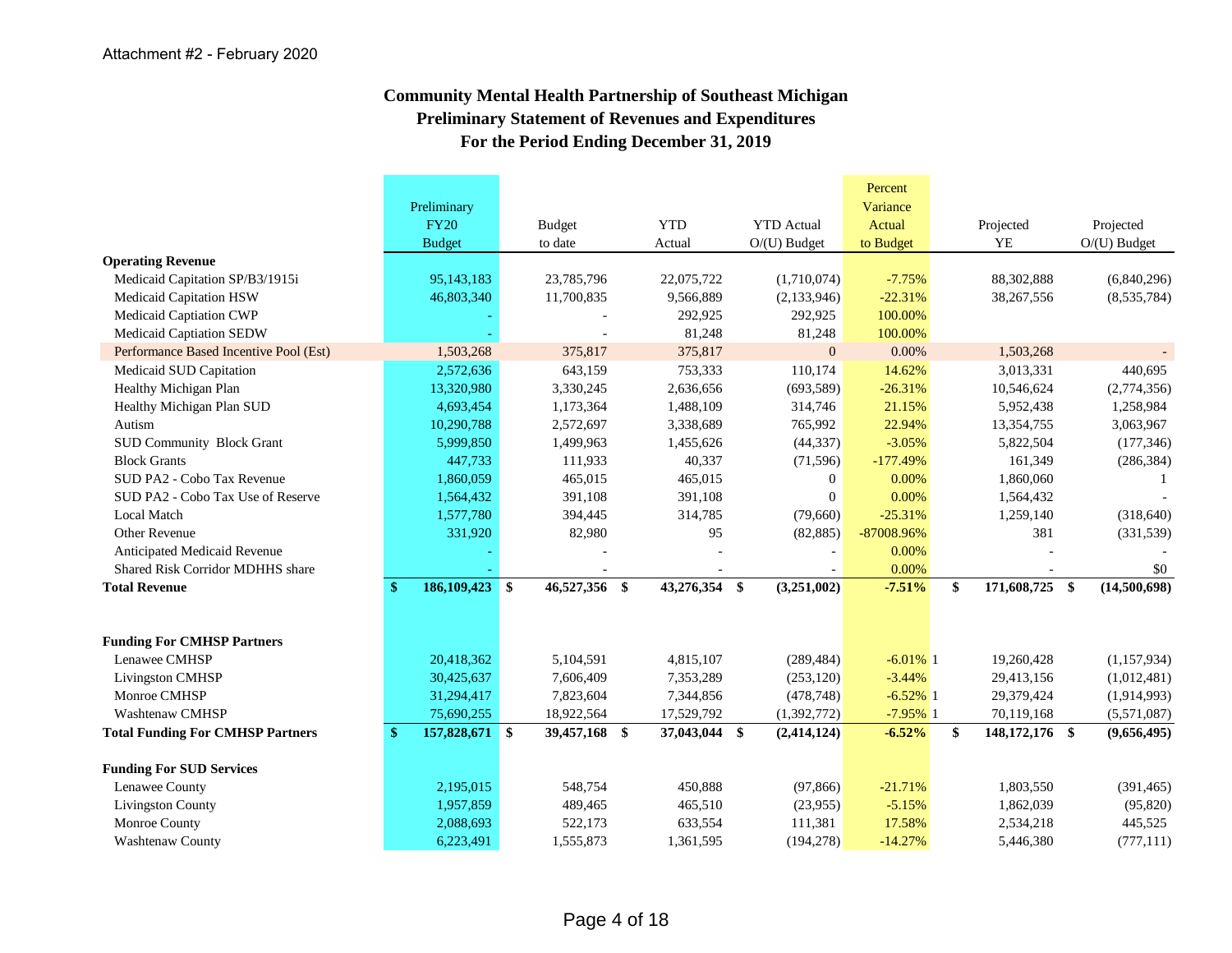| <b>State Targeted Response</b>                 |    | 974,954        |     | 243,739        | 142,614        | (101, 124)  | $-70.91%$     |    | 570,458        |      | (404, 496)     |
|------------------------------------------------|----|----------------|-----|----------------|----------------|-------------|---------------|----|----------------|------|----------------|
| <b>State Opioid Response</b>                   |    | 1,116,363      |     | 279,091        | 155,358        | (123, 733)  | $-79.64\%$ 7  |    | 621,432        |      | (494, 930)     |
| <b>Total Funding For SUD Services</b>          | w  | 14,556,375 \$  |     | 3,639,094 \$   | 3,209,519 \$   | (429, 574)  | $-13.38\%$    | \$ | 11,646,187     | -\$  | (2,910,188)    |
|                                                |    |                |     |                |                |             |               |    |                |      |                |
| <b>Other Contractual Obligations</b>           |    |                |     |                |                |             |               |    |                |      |                |
| Hospital Rate Adjuster (Est)                   |    | 4,819,584      |     | 1,204,896      | 1,204,896      |             | 0.00%         |    | 4,819,584      |      |                |
| <b>Insurance Provider Assessment Tax (Est)</b> |    | 1,685,151      |     | 421,288        | 421,288        |             | 0.00%         |    | 1,685,151      |      |                |
| Local Match (Est)                              |    | 1,577,780      |     | 394,445        | 394,445        |             | $0.00\%$ 5    |    | 1,577,780      |      |                |
| <b>Total Other Costs</b>                       | \$ | 8,082,515 \$   |     | 2,020,629 \$   | $2,020,629$ \$ |             | $0.00\%$      | \$ | 8,082,515 \$   |      |                |
|                                                |    |                |     |                |                |             |               |    |                |      |                |
| <b>CMHPSM Administrative Costs</b>             |    |                |     |                |                |             |               |    |                |      |                |
| Salaries & Fringes                             |    | 2,317,605      |     | 579,401        | 450,510        | (128, 891)  | $-28.61\%$ 7  |    | 1,802,040      |      | (515, 565)     |
| <b>Administrative Contracts</b>                |    | 1,536,417      |     | 384,104        | 135,017        | (249,087)   | $-184.49\%$ 8 |    | 540,069        |      | (996, 348)     |
| <b>Grant Funded Activity</b>                   |    |                |     |                | 45,796         |             |               |    |                |      |                |
| <b>Board Expense</b>                           |    | 2,750          |     | 688            | 167            | (520)       | $-311.53%$    |    | 668            |      | (2,082)        |
| All Other Costs                                |    | 281,822        |     | 70,456         | 18,696         | (51,759)    | $-276.84%$    |    | 74,786         |      | (207, 036)     |
| <b>Total Administrative Expense</b>            |    | 4,138,594      | ∣\$ | 1,034,649 \$   | 650,187 \$     | (430, 258)  | $-66.17%$     | \$ | 2,417,564 \$   |      | (1,721,030)    |
|                                                |    |                |     |                |                |             |               |    |                |      |                |
| <b>Risk Reserve Provision</b>                  | э  | $1,503,268$ \$ |     | 375,817 \$     | 375,817        |             |               | \$ | 1,503,268 \$   |      |                |
|                                                |    |                |     |                |                |             |               |    |                |      |                |
| <b>Total Expense</b>                           | \$ | 186,109,423 \$ |     | 46,527,356 \$  | 43,299,196 \$  | (3,273,956) | $-7.56%$      | \$ | 171,821,709    | - \$ | (14, 287, 713) |
|                                                |    |                |     |                |                |             |               |    |                |      |                |
| <b>Revenues over (under) Expenditures</b>      | \$ | $\mathbf{1}$   | -\$ | 0 <sup>5</sup> | $(22, 841)$ \$ | 22,954      |               | \$ | $(212,985)$ \$ |      | (212,985)      |

**Community Mental Health Partnership of Southeast Michigan Preliminary Statement of Revenues and Expenditures Notes For the Period Ending December 31, 2019**

- 1 Revenue was lower than expected for some fund sources and higher for others in the first quarter due to various capitation payment system issues at MDHHS which are expected to be corrected with February payments to the PIHP.
- 2 CWP and SEDW are new c waiver revenue streams which will be included in a future projections
- 3 Budget for PBIP was based on estimates, we received new projection amounts from the state and will include in a future projections.
- 4 Billing process for beginning of fiscal year is lagging due to new billing process at the state level.
- 5 Local Match requirements were lowered 20% by the State, revenues correlate with expenses. Will include in a future projections.
- 6 Other Revenue under budget primarily due to SIS assessments being brought in-house. Revenue correlates to expenses.
- 7 Late implementation of programming has lead to expenses being under budget.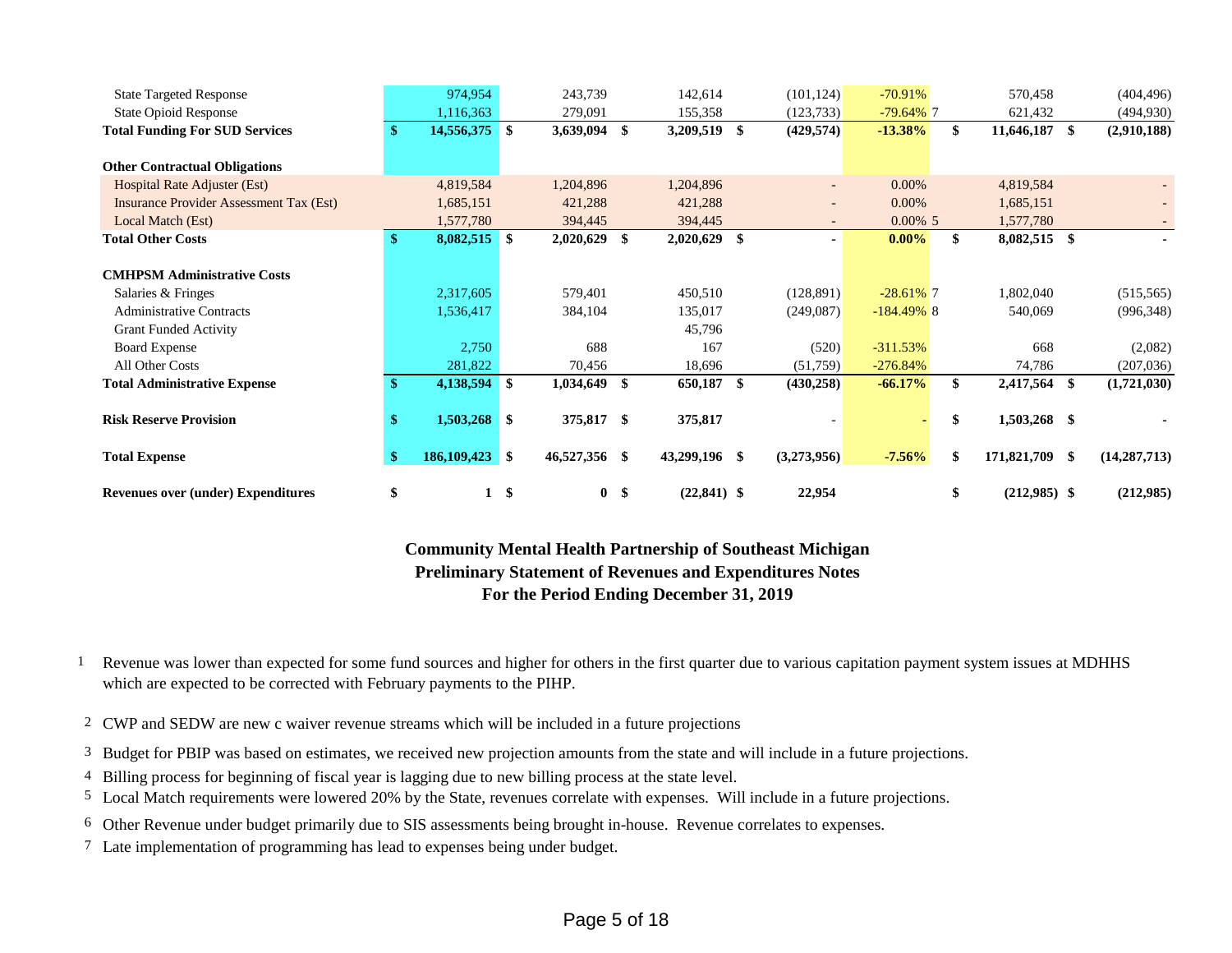- 8 Under budget due to timing, SIS assessments being brought in house, and capitalization of the EHR.
- 9 PBIP and PA2 monies not yet received. Estimates based on reports from state.
	- <5% Variances

Total revenue is below budget due to state changes in funding process. Anticipate additional revenue to come in during February.

Funding of CMHs below budget due to lack of funding from state.

SUD Service below budget due to changes in state funding process and late start to contracting services.

Salaries below budget due to open positions.

Administrative Contracts/Grant activity below budget due to open positions and late contracting\

Board expenses below budget due to board frugality.

All other expenses below budget due to open positions delaying activity.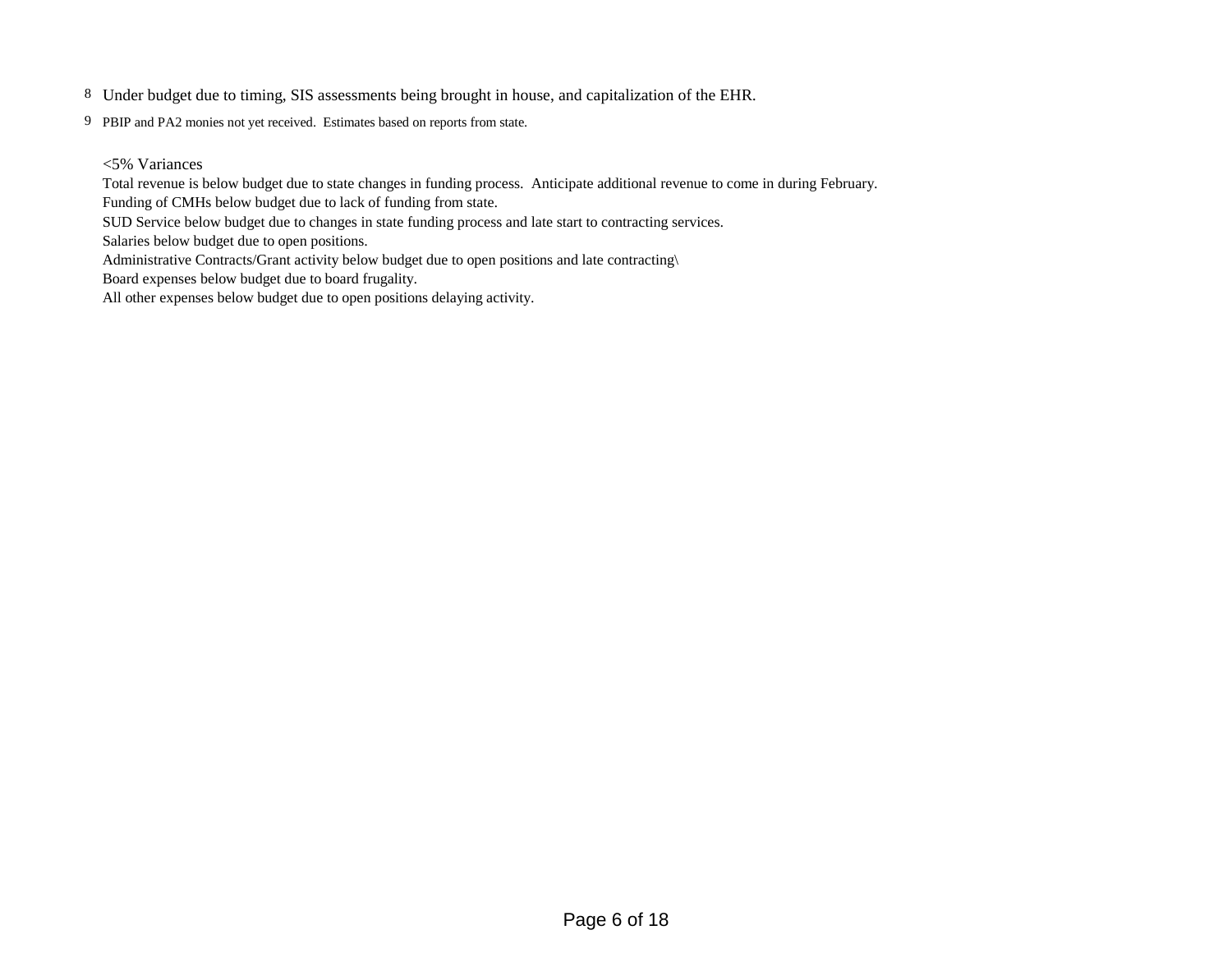# **Community Mental Health Partnership of Southeast Michigan Received and Distributed by Fund Source**

**FY 19/20**

| State Plan/B3/1915i<br>7,341,811<br>7,349,346<br>7,384,564<br>\$22,075,722<br>Receipts<br>\$<br>-\$<br>\$<br><b>Distributions</b><br>Lenawee CMHSP<br>993,884<br>993,356.71<br>999,494.27<br>2,986,735<br>\$<br>1,339,677.62<br>Livingston CMHSP<br>1,340,389<br>1,347,954.97<br>4,028,022<br>Monroe CMHSP<br>1,500,808<br>1,500,011.38<br>1,509,279.36<br>4,510,099<br>Washtenaw CMHSP<br>3,294,648<br>3,292,899.10<br>3,313,244.63<br>9,900,792<br>S<br>$\frac{1}{2}$ 7,169,973 $\frac{1}{2}$<br>$\sqrt[6]{3}$<br>\$<br>7,129,730<br>\$7,125,945<br>$-5$<br>\$<br>\$<br>$-5$<br>Ŝ.<br>\$<br>21,425,648<br>S.<br>\$<br>$\sim$<br>$\overline{a}$<br>$\mathcal{L}^{\pm}$<br>$\sim$<br>3,285,042<br>3,320,771<br>3,335,249<br>9,941,062<br>Receipts<br>\$<br>\$<br>\$<br>\$.<br><b>Distributions</b><br>Lenawee CMHSP<br>386,272.77<br>382,345<br>383,510.50<br>1,152,129<br>S<br>543,259.01<br>1,640,753<br>Livingston CMHSP<br>538,087<br>559,406.59<br>S<br>Monroe CMHSP<br>558,997<br>564,329.46<br>540,713.91<br>1,664,040<br>S<br>1,774,771.66<br>1,812,309.34<br>Washtenaw CMHSP<br>1,754,035<br>5,341,116<br>\$<br>3,233,465<br>3,268,633<br>3,295,940 \$<br>$-$ \$<br>\$<br>\$<br>\$<br>9,798,038<br>\$<br>\$<br>- \$<br>$-$ \$<br>\$<br>\$<br>\$<br>\$<br>$\mathcal{L}_{\mathcal{A}}$<br>$\sim$<br>1,114,871<br>1,102,030<br>1,121,788<br>3,338,689<br>Autism<br>Receipts<br>\$<br>- \$<br>- \$<br>S<br><b>Distributions</b><br>Lenawee CMHSP<br>110,318.15<br>111,111.53<br>110,482<br>331,911<br>Livingston CMHSP<br>406,140<br>405,538.89<br>408,455.37<br>1,220,135<br>S<br>Monroe CMHSP<br>217,850.34<br>650,761<br>216,616<br>216,294.83<br>381,048.48<br>383,788.84<br>Washtenaw CMHSP<br>381,614<br>1,146,451<br>\$<br>$1,121,206$ \$<br>$\overline{\cdot}$ s<br>$\sqrt[6]{3}$<br>\$<br>$\overline{\cdot}$ s<br>\$<br>\$<br>1,114,851<br>$\overline{\$}$<br>1,113,200<br>\$<br>$\mathbf{\hat{s}}$<br>\$<br>3,349,258<br>\$<br>868,480<br>878,904<br>889,272<br>Receipts<br>\$<br>2,636,656<br>- \$<br>\$<br><b>Distributions</b><br>Lenawee CMHSP<br>114,940.07<br>113,426<br>115,965.53<br>344,332<br>152,971<br>155,012.43<br>156,395.41<br>464,379<br>Livingston CMHSP<br>Monroe CMHSP<br>171,279<br>519,956<br>173,564.45<br>175,112.94<br>Washtenaw CMHSP<br>375,999<br>381,017.25<br>384,416.59<br>1,141,433<br>\$<br>$\mathbf{\hat{s}}$<br>813,675 \$<br>824,534<br>831,890 \$<br>\$<br>\$<br>$\mathfrak{L}$<br>2,470,100<br>\$<br>\$<br>-S<br>\$<br>Ŝ.<br>\$<br>$\sqrt[6]{\frac{1}{2}}$<br>\$37,992,129<br>12,610,204<br>\$12,651,051<br>\$12,730,873<br>$-$ \$<br>$-$ \$<br>$\mathbf{s}$<br>$\sqrt{2}$<br>$-$ \$<br>\$<br>S.<br>\$<br>$\blacksquare$<br>$\blacksquare$<br>$\blacksquare$ |                            |  | October    | November | December     | January | February | March      | April | May | June |    | July | August | September | <b>YTD</b>    |
|-------------------------------------------------------------------------------------------------------------------------------------------------------------------------------------------------------------------------------------------------------------------------------------------------------------------------------------------------------------------------------------------------------------------------------------------------------------------------------------------------------------------------------------------------------------------------------------------------------------------------------------------------------------------------------------------------------------------------------------------------------------------------------------------------------------------------------------------------------------------------------------------------------------------------------------------------------------------------------------------------------------------------------------------------------------------------------------------------------------------------------------------------------------------------------------------------------------------------------------------------------------------------------------------------------------------------------------------------------------------------------------------------------------------------------------------------------------------------------------------------------------------------------------------------------------------------------------------------------------------------------------------------------------------------------------------------------------------------------------------------------------------------------------------------------------------------------------------------------------------------------------------------------------------------------------------------------------------------------------------------------------------------------------------------------------------------------------------------------------------------------------------------------------------------------------------------------------------------------------------------------------------------------------------------------------------------------------------------------------------------------------------------------------------------------------------------------------------------------------------------------------------------------------------------------------------------------------------------------------------------------------------------------------------------------------------------------------------|----------------------------|--|------------|----------|--------------|---------|----------|------------|-------|-----|------|----|------|--------|-----------|---------------|
|                                                                                                                                                                                                                                                                                                                                                                                                                                                                                                                                                                                                                                                                                                                                                                                                                                                                                                                                                                                                                                                                                                                                                                                                                                                                                                                                                                                                                                                                                                                                                                                                                                                                                                                                                                                                                                                                                                                                                                                                                                                                                                                                                                                                                                                                                                                                                                                                                                                                                                                                                                                                                                                                                                                   |                            |  |            |          |              |         |          |            |       |     |      |    |      |        |           |               |
|                                                                                                                                                                                                                                                                                                                                                                                                                                                                                                                                                                                                                                                                                                                                                                                                                                                                                                                                                                                                                                                                                                                                                                                                                                                                                                                                                                                                                                                                                                                                                                                                                                                                                                                                                                                                                                                                                                                                                                                                                                                                                                                                                                                                                                                                                                                                                                                                                                                                                                                                                                                                                                                                                                                   |                            |  |            |          |              |         |          |            |       |     |      |    |      |        |           |               |
|                                                                                                                                                                                                                                                                                                                                                                                                                                                                                                                                                                                                                                                                                                                                                                                                                                                                                                                                                                                                                                                                                                                                                                                                                                                                                                                                                                                                                                                                                                                                                                                                                                                                                                                                                                                                                                                                                                                                                                                                                                                                                                                                                                                                                                                                                                                                                                                                                                                                                                                                                                                                                                                                                                                   |                            |  |            |          |              |         |          |            |       |     |      |    |      |        |           |               |
|                                                                                                                                                                                                                                                                                                                                                                                                                                                                                                                                                                                                                                                                                                                                                                                                                                                                                                                                                                                                                                                                                                                                                                                                                                                                                                                                                                                                                                                                                                                                                                                                                                                                                                                                                                                                                                                                                                                                                                                                                                                                                                                                                                                                                                                                                                                                                                                                                                                                                                                                                                                                                                                                                                                   |                            |  |            |          |              |         |          |            |       |     |      |    |      |        |           |               |
|                                                                                                                                                                                                                                                                                                                                                                                                                                                                                                                                                                                                                                                                                                                                                                                                                                                                                                                                                                                                                                                                                                                                                                                                                                                                                                                                                                                                                                                                                                                                                                                                                                                                                                                                                                                                                                                                                                                                                                                                                                                                                                                                                                                                                                                                                                                                                                                                                                                                                                                                                                                                                                                                                                                   |                            |  |            |          |              |         |          |            |       |     |      |    |      |        |           |               |
|                                                                                                                                                                                                                                                                                                                                                                                                                                                                                                                                                                                                                                                                                                                                                                                                                                                                                                                                                                                                                                                                                                                                                                                                                                                                                                                                                                                                                                                                                                                                                                                                                                                                                                                                                                                                                                                                                                                                                                                                                                                                                                                                                                                                                                                                                                                                                                                                                                                                                                                                                                                                                                                                                                                   |                            |  |            |          |              |         |          |            |       |     |      |    |      |        |           |               |
|                                                                                                                                                                                                                                                                                                                                                                                                                                                                                                                                                                                                                                                                                                                                                                                                                                                                                                                                                                                                                                                                                                                                                                                                                                                                                                                                                                                                                                                                                                                                                                                                                                                                                                                                                                                                                                                                                                                                                                                                                                                                                                                                                                                                                                                                                                                                                                                                                                                                                                                                                                                                                                                                                                                   |                            |  |            |          |              |         |          |            |       |     |      |    |      |        |           |               |
|                                                                                                                                                                                                                                                                                                                                                                                                                                                                                                                                                                                                                                                                                                                                                                                                                                                                                                                                                                                                                                                                                                                                                                                                                                                                                                                                                                                                                                                                                                                                                                                                                                                                                                                                                                                                                                                                                                                                                                                                                                                                                                                                                                                                                                                                                                                                                                                                                                                                                                                                                                                                                                                                                                                   |                            |  |            |          |              |         |          |            |       |     |      |    |      |        |           |               |
|                                                                                                                                                                                                                                                                                                                                                                                                                                                                                                                                                                                                                                                                                                                                                                                                                                                                                                                                                                                                                                                                                                                                                                                                                                                                                                                                                                                                                                                                                                                                                                                                                                                                                                                                                                                                                                                                                                                                                                                                                                                                                                                                                                                                                                                                                                                                                                                                                                                                                                                                                                                                                                                                                                                   |                            |  |            |          |              |         |          |            |       |     |      |    |      |        |           |               |
|                                                                                                                                                                                                                                                                                                                                                                                                                                                                                                                                                                                                                                                                                                                                                                                                                                                                                                                                                                                                                                                                                                                                                                                                                                                                                                                                                                                                                                                                                                                                                                                                                                                                                                                                                                                                                                                                                                                                                                                                                                                                                                                                                                                                                                                                                                                                                                                                                                                                                                                                                                                                                                                                                                                   | <b>C-Waivers</b>           |  |            |          |              |         |          |            |       |     |      |    |      |        |           |               |
|                                                                                                                                                                                                                                                                                                                                                                                                                                                                                                                                                                                                                                                                                                                                                                                                                                                                                                                                                                                                                                                                                                                                                                                                                                                                                                                                                                                                                                                                                                                                                                                                                                                                                                                                                                                                                                                                                                                                                                                                                                                                                                                                                                                                                                                                                                                                                                                                                                                                                                                                                                                                                                                                                                                   | (HSW, CWP, SEDW)           |  |            |          |              |         |          |            |       |     |      |    |      |        |           |               |
|                                                                                                                                                                                                                                                                                                                                                                                                                                                                                                                                                                                                                                                                                                                                                                                                                                                                                                                                                                                                                                                                                                                                                                                                                                                                                                                                                                                                                                                                                                                                                                                                                                                                                                                                                                                                                                                                                                                                                                                                                                                                                                                                                                                                                                                                                                                                                                                                                                                                                                                                                                                                                                                                                                                   |                            |  |            |          |              |         |          |            |       |     |      |    |      |        |           |               |
|                                                                                                                                                                                                                                                                                                                                                                                                                                                                                                                                                                                                                                                                                                                                                                                                                                                                                                                                                                                                                                                                                                                                                                                                                                                                                                                                                                                                                                                                                                                                                                                                                                                                                                                                                                                                                                                                                                                                                                                                                                                                                                                                                                                                                                                                                                                                                                                                                                                                                                                                                                                                                                                                                                                   |                            |  |            |          |              |         |          |            |       |     |      |    |      |        |           |               |
|                                                                                                                                                                                                                                                                                                                                                                                                                                                                                                                                                                                                                                                                                                                                                                                                                                                                                                                                                                                                                                                                                                                                                                                                                                                                                                                                                                                                                                                                                                                                                                                                                                                                                                                                                                                                                                                                                                                                                                                                                                                                                                                                                                                                                                                                                                                                                                                                                                                                                                                                                                                                                                                                                                                   |                            |  |            |          |              |         |          |            |       |     |      |    |      |        |           |               |
|                                                                                                                                                                                                                                                                                                                                                                                                                                                                                                                                                                                                                                                                                                                                                                                                                                                                                                                                                                                                                                                                                                                                                                                                                                                                                                                                                                                                                                                                                                                                                                                                                                                                                                                                                                                                                                                                                                                                                                                                                                                                                                                                                                                                                                                                                                                                                                                                                                                                                                                                                                                                                                                                                                                   |                            |  |            |          |              |         |          |            |       |     |      |    |      |        |           |               |
|                                                                                                                                                                                                                                                                                                                                                                                                                                                                                                                                                                                                                                                                                                                                                                                                                                                                                                                                                                                                                                                                                                                                                                                                                                                                                                                                                                                                                                                                                                                                                                                                                                                                                                                                                                                                                                                                                                                                                                                                                                                                                                                                                                                                                                                                                                                                                                                                                                                                                                                                                                                                                                                                                                                   |                            |  |            |          |              |         |          |            |       |     |      |    |      |        |           |               |
|                                                                                                                                                                                                                                                                                                                                                                                                                                                                                                                                                                                                                                                                                                                                                                                                                                                                                                                                                                                                                                                                                                                                                                                                                                                                                                                                                                                                                                                                                                                                                                                                                                                                                                                                                                                                                                                                                                                                                                                                                                                                                                                                                                                                                                                                                                                                                                                                                                                                                                                                                                                                                                                                                                                   |                            |  |            |          |              |         |          |            |       |     |      |    |      |        |           |               |
|                                                                                                                                                                                                                                                                                                                                                                                                                                                                                                                                                                                                                                                                                                                                                                                                                                                                                                                                                                                                                                                                                                                                                                                                                                                                                                                                                                                                                                                                                                                                                                                                                                                                                                                                                                                                                                                                                                                                                                                                                                                                                                                                                                                                                                                                                                                                                                                                                                                                                                                                                                                                                                                                                                                   |                            |  |            |          |              |         |          |            |       |     |      |    |      |        |           |               |
|                                                                                                                                                                                                                                                                                                                                                                                                                                                                                                                                                                                                                                                                                                                                                                                                                                                                                                                                                                                                                                                                                                                                                                                                                                                                                                                                                                                                                                                                                                                                                                                                                                                                                                                                                                                                                                                                                                                                                                                                                                                                                                                                                                                                                                                                                                                                                                                                                                                                                                                                                                                                                                                                                                                   |                            |  |            |          |              |         |          |            |       |     |      |    |      |        |           |               |
|                                                                                                                                                                                                                                                                                                                                                                                                                                                                                                                                                                                                                                                                                                                                                                                                                                                                                                                                                                                                                                                                                                                                                                                                                                                                                                                                                                                                                                                                                                                                                                                                                                                                                                                                                                                                                                                                                                                                                                                                                                                                                                                                                                                                                                                                                                                                                                                                                                                                                                                                                                                                                                                                                                                   |                            |  |            |          |              |         |          |            |       |     |      |    |      |        |           |               |
|                                                                                                                                                                                                                                                                                                                                                                                                                                                                                                                                                                                                                                                                                                                                                                                                                                                                                                                                                                                                                                                                                                                                                                                                                                                                                                                                                                                                                                                                                                                                                                                                                                                                                                                                                                                                                                                                                                                                                                                                                                                                                                                                                                                                                                                                                                                                                                                                                                                                                                                                                                                                                                                                                                                   |                            |  |            |          |              |         |          |            |       |     |      |    |      |        |           |               |
|                                                                                                                                                                                                                                                                                                                                                                                                                                                                                                                                                                                                                                                                                                                                                                                                                                                                                                                                                                                                                                                                                                                                                                                                                                                                                                                                                                                                                                                                                                                                                                                                                                                                                                                                                                                                                                                                                                                                                                                                                                                                                                                                                                                                                                                                                                                                                                                                                                                                                                                                                                                                                                                                                                                   |                            |  |            |          |              |         |          |            |       |     |      |    |      |        |           |               |
|                                                                                                                                                                                                                                                                                                                                                                                                                                                                                                                                                                                                                                                                                                                                                                                                                                                                                                                                                                                                                                                                                                                                                                                                                                                                                                                                                                                                                                                                                                                                                                                                                                                                                                                                                                                                                                                                                                                                                                                                                                                                                                                                                                                                                                                                                                                                                                                                                                                                                                                                                                                                                                                                                                                   |                            |  |            |          |              |         |          |            |       |     |      |    |      |        |           |               |
|                                                                                                                                                                                                                                                                                                                                                                                                                                                                                                                                                                                                                                                                                                                                                                                                                                                                                                                                                                                                                                                                                                                                                                                                                                                                                                                                                                                                                                                                                                                                                                                                                                                                                                                                                                                                                                                                                                                                                                                                                                                                                                                                                                                                                                                                                                                                                                                                                                                                                                                                                                                                                                                                                                                   |                            |  |            |          |              |         |          |            |       |     |      |    |      |        |           |               |
|                                                                                                                                                                                                                                                                                                                                                                                                                                                                                                                                                                                                                                                                                                                                                                                                                                                                                                                                                                                                                                                                                                                                                                                                                                                                                                                                                                                                                                                                                                                                                                                                                                                                                                                                                                                                                                                                                                                                                                                                                                                                                                                                                                                                                                                                                                                                                                                                                                                                                                                                                                                                                                                                                                                   | <b>HMP</b>                 |  |            |          |              |         |          |            |       |     |      |    |      |        |           |               |
|                                                                                                                                                                                                                                                                                                                                                                                                                                                                                                                                                                                                                                                                                                                                                                                                                                                                                                                                                                                                                                                                                                                                                                                                                                                                                                                                                                                                                                                                                                                                                                                                                                                                                                                                                                                                                                                                                                                                                                                                                                                                                                                                                                                                                                                                                                                                                                                                                                                                                                                                                                                                                                                                                                                   |                            |  |            |          |              |         |          |            |       |     |      |    |      |        |           |               |
|                                                                                                                                                                                                                                                                                                                                                                                                                                                                                                                                                                                                                                                                                                                                                                                                                                                                                                                                                                                                                                                                                                                                                                                                                                                                                                                                                                                                                                                                                                                                                                                                                                                                                                                                                                                                                                                                                                                                                                                                                                                                                                                                                                                                                                                                                                                                                                                                                                                                                                                                                                                                                                                                                                                   |                            |  |            |          |              |         |          |            |       |     |      |    |      |        |           |               |
|                                                                                                                                                                                                                                                                                                                                                                                                                                                                                                                                                                                                                                                                                                                                                                                                                                                                                                                                                                                                                                                                                                                                                                                                                                                                                                                                                                                                                                                                                                                                                                                                                                                                                                                                                                                                                                                                                                                                                                                                                                                                                                                                                                                                                                                                                                                                                                                                                                                                                                                                                                                                                                                                                                                   |                            |  |            |          |              |         |          |            |       |     |      |    |      |        |           |               |
|                                                                                                                                                                                                                                                                                                                                                                                                                                                                                                                                                                                                                                                                                                                                                                                                                                                                                                                                                                                                                                                                                                                                                                                                                                                                                                                                                                                                                                                                                                                                                                                                                                                                                                                                                                                                                                                                                                                                                                                                                                                                                                                                                                                                                                                                                                                                                                                                                                                                                                                                                                                                                                                                                                                   |                            |  |            |          |              |         |          |            |       |     |      |    |      |        |           |               |
|                                                                                                                                                                                                                                                                                                                                                                                                                                                                                                                                                                                                                                                                                                                                                                                                                                                                                                                                                                                                                                                                                                                                                                                                                                                                                                                                                                                                                                                                                                                                                                                                                                                                                                                                                                                                                                                                                                                                                                                                                                                                                                                                                                                                                                                                                                                                                                                                                                                                                                                                                                                                                                                                                                                   |                            |  |            |          |              |         |          |            |       |     |      |    |      |        |           |               |
|                                                                                                                                                                                                                                                                                                                                                                                                                                                                                                                                                                                                                                                                                                                                                                                                                                                                                                                                                                                                                                                                                                                                                                                                                                                                                                                                                                                                                                                                                                                                                                                                                                                                                                                                                                                                                                                                                                                                                                                                                                                                                                                                                                                                                                                                                                                                                                                                                                                                                                                                                                                                                                                                                                                   |                            |  |            |          |              |         |          |            |       |     |      |    |      |        |           |               |
|                                                                                                                                                                                                                                                                                                                                                                                                                                                                                                                                                                                                                                                                                                                                                                                                                                                                                                                                                                                                                                                                                                                                                                                                                                                                                                                                                                                                                                                                                                                                                                                                                                                                                                                                                                                                                                                                                                                                                                                                                                                                                                                                                                                                                                                                                                                                                                                                                                                                                                                                                                                                                                                                                                                   |                            |  |            |          |              |         |          |            |       |     |      |    |      |        |           |               |
|                                                                                                                                                                                                                                                                                                                                                                                                                                                                                                                                                                                                                                                                                                                                                                                                                                                                                                                                                                                                                                                                                                                                                                                                                                                                                                                                                                                                                                                                                                                                                                                                                                                                                                                                                                                                                                                                                                                                                                                                                                                                                                                                                                                                                                                                                                                                                                                                                                                                                                                                                                                                                                                                                                                   | <b>Total Receipts</b>      |  |            |          |              |         |          |            |       |     |      |    |      |        |           |               |
| \$12,332,312<br>\$<br>$\blacksquare$                                                                                                                                                                                                                                                                                                                                                                                                                                                                                                                                                                                                                                                                                                                                                                                                                                                                                                                                                                                                                                                                                                                                                                                                                                                                                                                                                                                                                                                                                                                                                                                                                                                                                                                                                                                                                                                                                                                                                                                                                                                                                                                                                                                                                                                                                                                                                                                                                                                                                                                                                                                                                                                                              | <b>Total Distributions</b> |  | 12,291,722 |          | \$12,419,010 | \$      | \$       | $\sqrt{2}$ | \$    |     | \$   | S. |      | S.     | \$        | \$ 37,043,044 |

**Note: Distributions are based on amounts actually received less HRA, taxes and Administration of 1.57%.**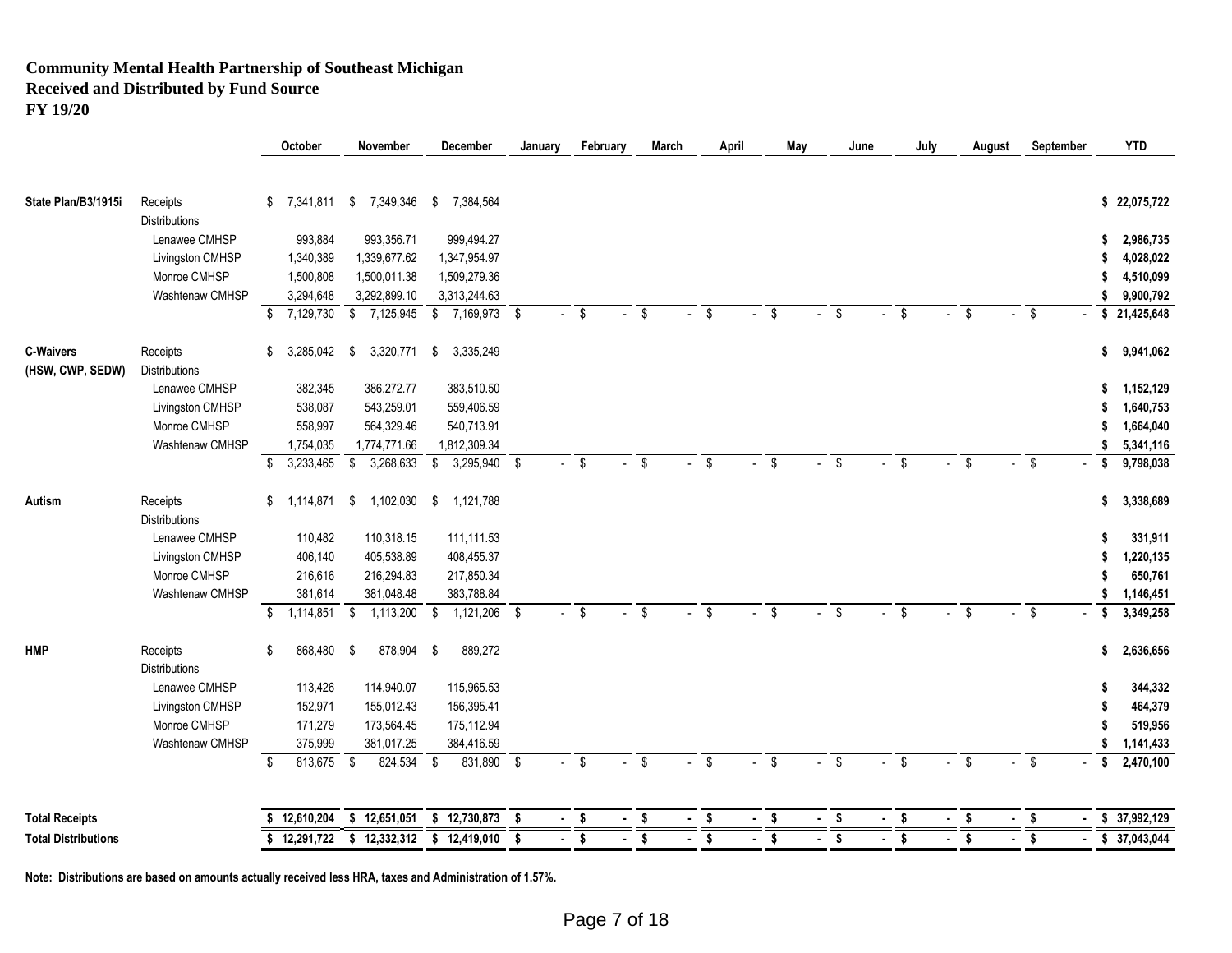Attachment #3 – February 2020



# Regional Board Action Request – Contracts

Board Meeting Date: February 12, 2020

Action(s) Requested: Approval for the CEO to execute the contracts/amendments listed below.

| <b>Organization - Background</b>                                                                                                                                                                                                                                                                                          | <b>Term</b>               | <b>Funding</b><br>Level                                                 | <b>Funding Source</b> | <b>Agreement</b><br><b>Type</b>                          |
|---------------------------------------------------------------------------------------------------------------------------------------------------------------------------------------------------------------------------------------------------------------------------------------------------------------------------|---------------------------|-------------------------------------------------------------------------|-----------------------|----------------------------------------------------------|
| <b>Catholic Charities of Southeast</b><br>Michigan - The CMHPSM has analyzed<br>the funding, outcomes and service<br>levels at the Monroe Engagement<br>Center and recommends this budget<br>increase. The Oversight Policy Board<br>approved the PA2 funding for this<br>request at their December 2019<br>meeting.      | 10/1/2019-<br>9/30/2020   | Annual<br>increase of<br>\$110,436<br>from<br>\$285,013 to<br>\$395,449 | Block Grant / PA2     | Contract<br>Amendment                                    |
| MCHE (MCG Project) - The Michigan<br><b>Consortium of Healthcare Excellence</b><br>holds the MCG contract with eight of<br>the PIHPs. The total contract is<br>\$529,061.55 which is split by each<br>PIHPs pro rata share of eligible covered<br>lives. The CMHPSM share for year two<br>of the contract is \$30,661.03. | 11/1/2019-<br>10/31/2020  | \$30,661.03                                                             | Administrative        | Vendor<br>Payment<br>(Year 2 of<br>MCHE-MCG<br>Contract) |
| <b>Forefront</b> - Translation services for<br>consumers receiving substance use<br>disorder treatment services as<br>medically necessary.                                                                                                                                                                                | $2/1/2020 -$<br>9/30/2020 | \$75 / hour                                                             | Administrative        | <b>New</b><br>Agreement                                  |
| Linguatechnics - Translation services<br>for consumers receiving substance use<br>disorder treatment services as<br>medically necessary.                                                                                                                                                                                  | $2/1/2020$ -<br>9/30/2020 | \$75 / hour                                                             | Administrative        | <b>New</b><br>Agreement                                  |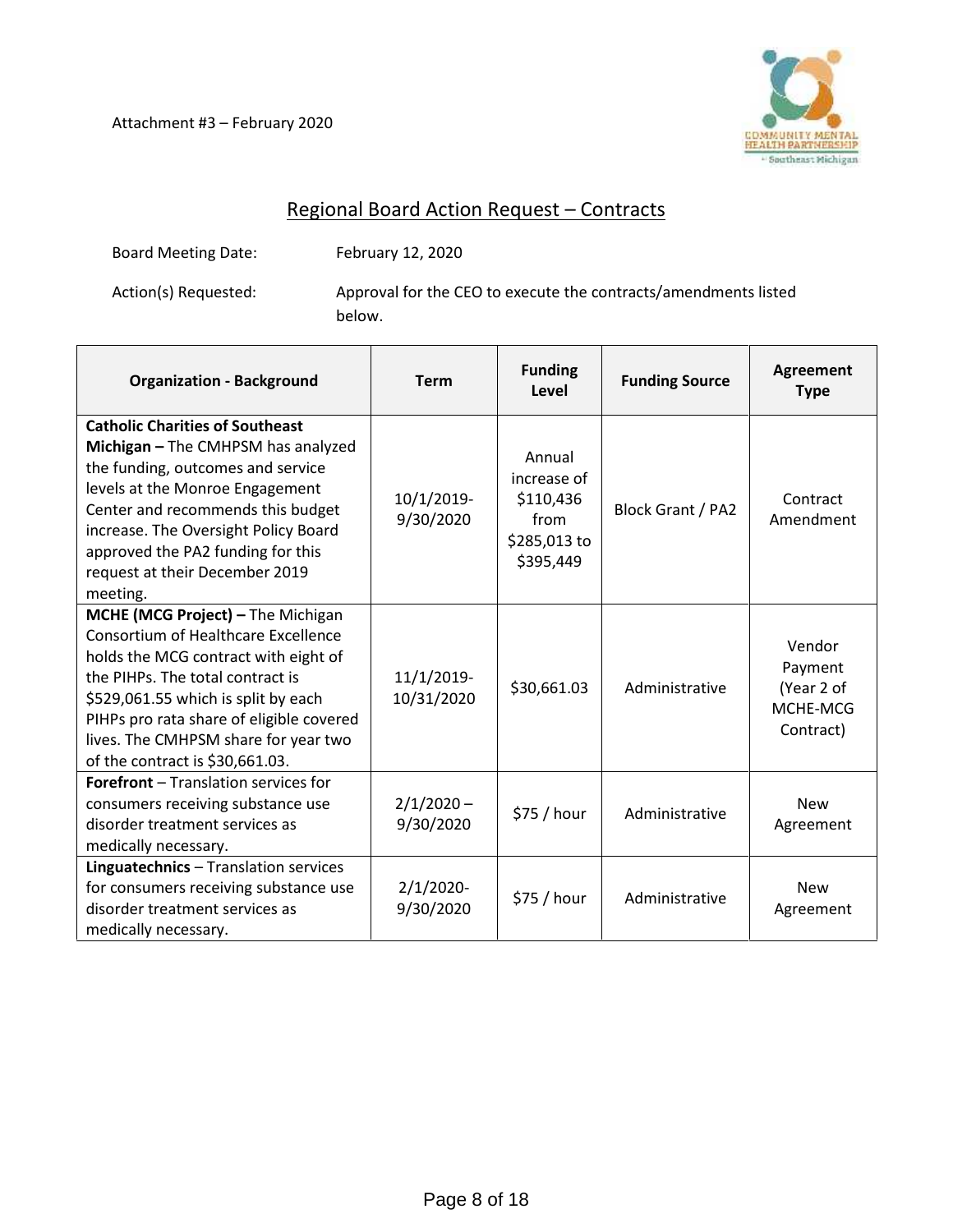| <b>Organization - Background</b>                                                                                                                                                                                                                                                                                                                                                                                                                                                                                                                                                                             | <b>Term</b>                                                                                     | <b>Funding</b><br>Level | <b>Funding Source</b> | Agreement<br><b>Type</b> |
|--------------------------------------------------------------------------------------------------------------------------------------------------------------------------------------------------------------------------------------------------------------------------------------------------------------------------------------------------------------------------------------------------------------------------------------------------------------------------------------------------------------------------------------------------------------------------------------------------------------|-------------------------------------------------------------------------------------------------|-------------------------|-----------------------|--------------------------|
| <b>GLHC</b> - The Great Lakes Health<br>Connect provides our region's<br>connection to the Virtual Integrated<br>Patient Record (VIPR) which enhances<br>delivery of patient care and transitions<br>of care. The CMHPSM will hold the<br>VIOR contract on behalf of the region<br>and will continue to work with the<br>CMHs to better develop the integration<br>and features of the product. The total<br>monthly cost of \$1,200 will be paid by<br>the CMHPSM but breaks out to:<br>CMHPSM=\$250/month<br>Washtenaw =\$500/month<br>Monroe=\$250/month<br>Livingston=\$100/month<br>Lenawee=\$100/month | 1/1/2020<br><b>Term Start</b><br>Evergreen<br>Contract With<br>60 Day<br>Cancellation<br>Clause | \$1,200 per<br>month    | Administrative        | New Contract             |

CMHPSM Staff Recommendation: Approval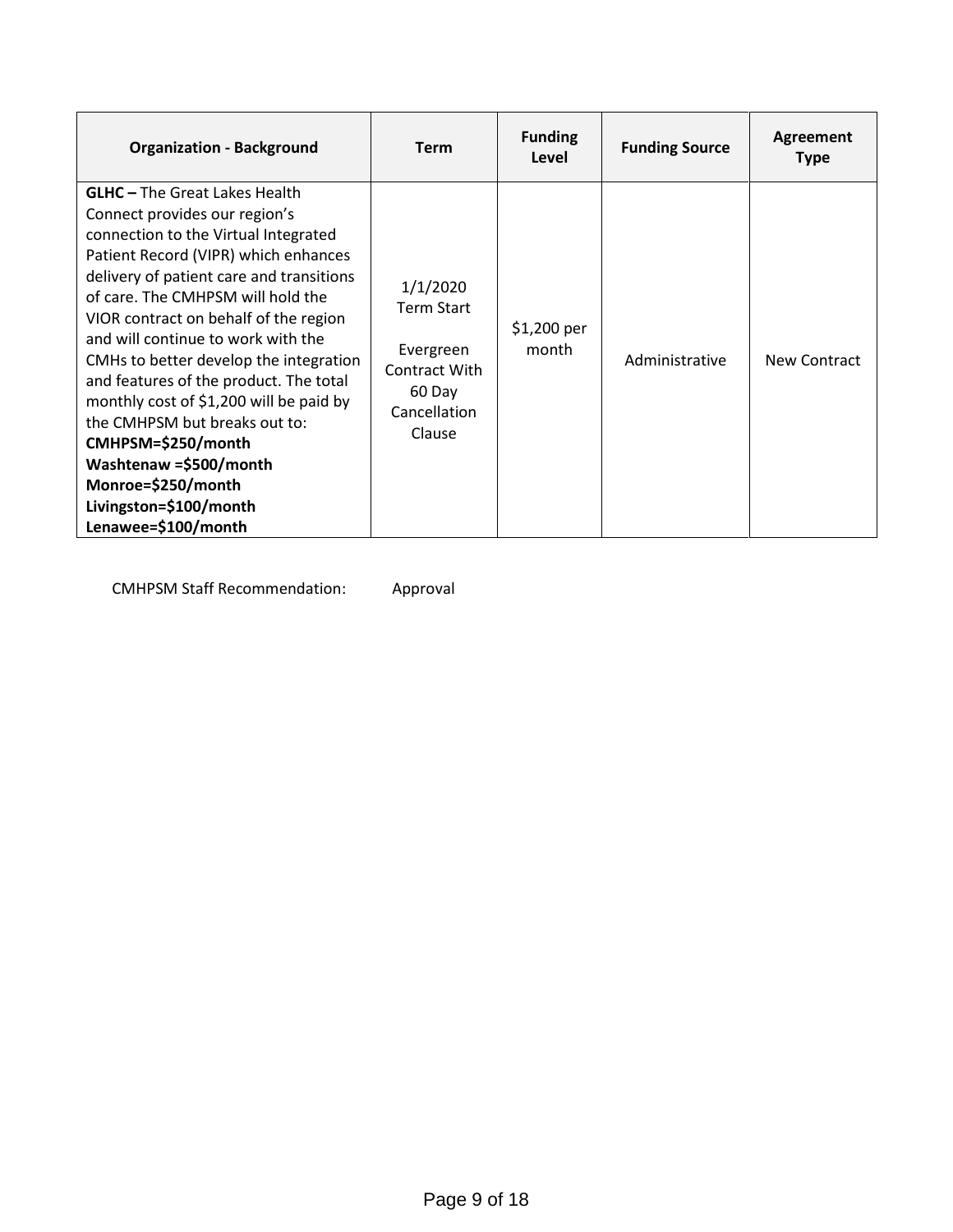

# Regional Board Notification – Contracts Within CEO Authority

Board Meeting Date: February 12, 2020

Action(s) Requested: Informational Review

| <b>Organization - Background</b>                                                                                                                                                                                                                                                                                         | Term                       | <b>Funding</b><br>Amount                              | <b>Funding Source</b> | Agreement<br>Type       |
|--------------------------------------------------------------------------------------------------------------------------------------------------------------------------------------------------------------------------------------------------------------------------------------------------------------------------|----------------------------|-------------------------------------------------------|-----------------------|-------------------------|
| Forefront - Translation services for<br>consumers receiving substance use<br>disorder treatment services as<br>medically necessary. We needed to<br>expediently provide this service in<br>between Board meetings so this<br>agreement was signed with a do-not-<br>exceed of the limit authorized to the<br>CMHPSM CEO. | $1/13/2020 -$<br>1/31/2020 | Project<br>Rate:<br>\$75/hr<br>Limited to<br>\$25,000 | Administrative        | <b>New</b><br>Agreement |

Recommend: Informational Review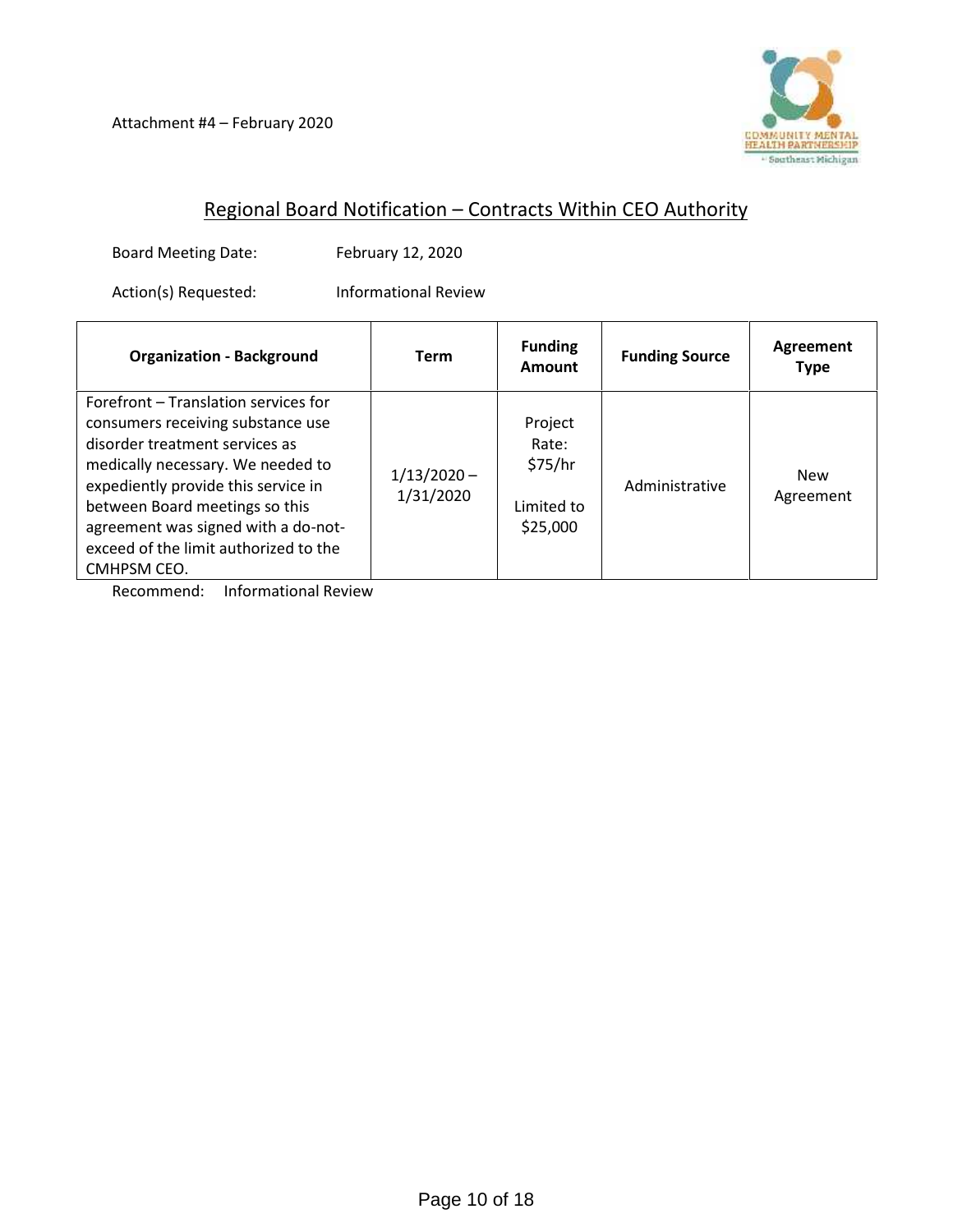Attachment #5 – February 2020



# Regional Board Action Request

| <b>Board Meeting Date:</b> | February 12, 2020                                                                                                                                                        |
|----------------------------|--------------------------------------------------------------------------------------------------------------------------------------------------------------------------|
| Action Requested:          | Approving the CMHPSM Board Chair to sign formal proclamations<br>acknowledging the five years of service by Stephannie Weary to the PIHP region<br>as a CMHPSM employee. |
| Background:                | Stephannie Weary reached her five-year anniversary on January 5, 2020.                                                                                                   |

#### **Stephannie Weary**

Stephannie Weary has a wealth of experience in the public mental health and substance use disorder service system in our region. Stephannie works to keep our Board meetings running smoothly, both the CMHPSM Regional Board and SUD Oversight Policy Board. Stephannie has been the one constant at both meetings throughout the existence of the CMHPSM. The work Stephannie does to ensure that the Board receives the best information on a timely basis is an important component of a well-functioning public entity. Stephannie participates and supports in important regional committee meetings such as our Regional Operations Committee, Clinical Performance Team committee, Electronic Health Record Operation Committee as well as additional workgroups. Stephannie is a valued long-standing member of these committees. Stephannie can always be counted on to respond after hours and is a team player who is tasked with multiple other CMHPSM operational functions including but not limited to payroll, human resources, managing grant administration, ensuring general office operation while interacting with regional Board members, regional employees, service providers, MDHHS and individuals receiving or inquiring about services. The Community Mental Health Partnership of Southeast Michigan is fortunate to have the skill set, experience and dedication Stephannie Weary provides regionally.

Recommendation: Approval for the CMHPSM Board Chair to sign the proclamation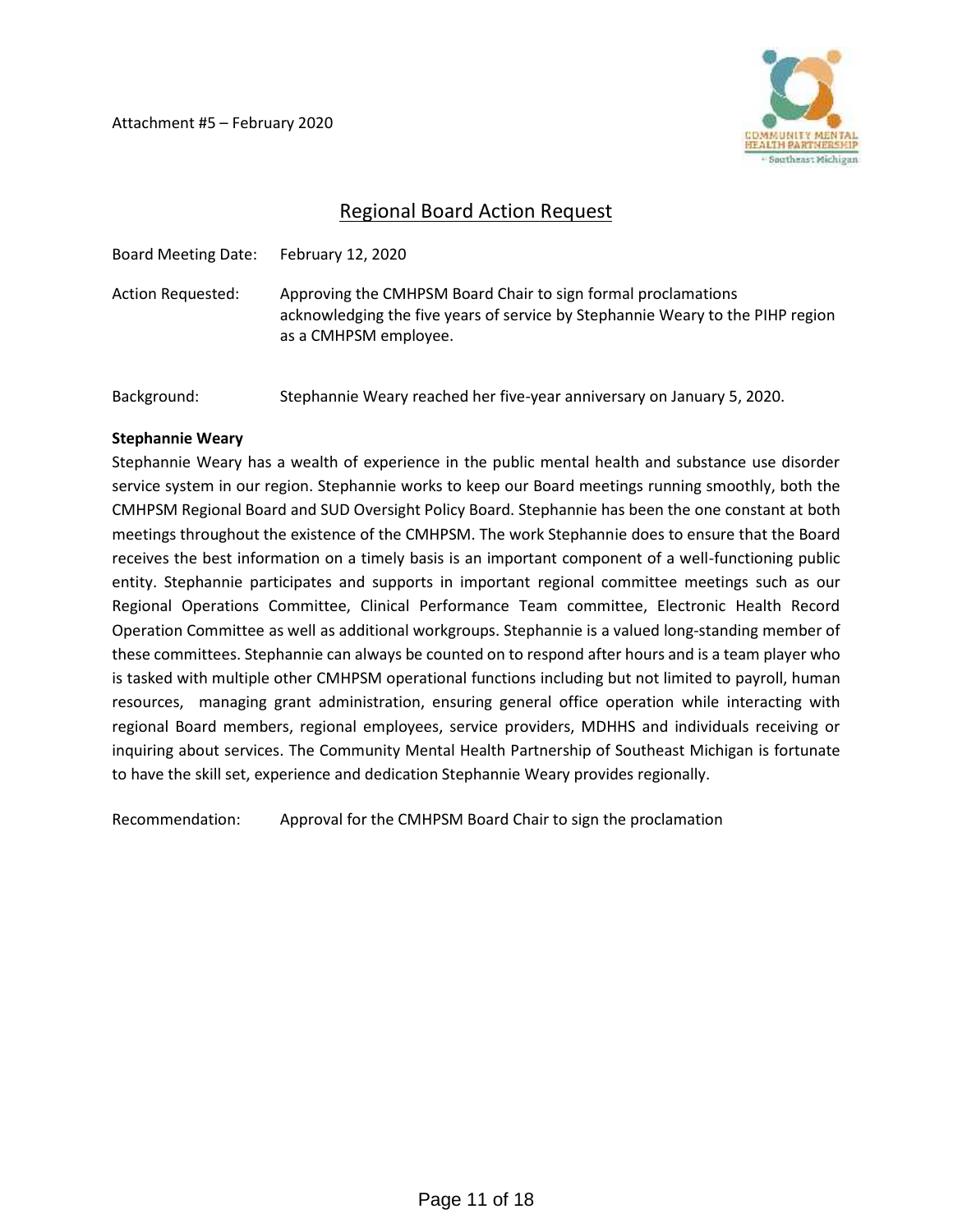

WHEREAS, the Community Mental Health Partnership of Southeast Michigan through effective partnerships, ensures and supports the provision of quality integrated care that focuses on improving the health and wellness of people living in our region; and

WHEREAS, Stephannie Weary as of January 5, 2020 has been employed with the CMHPSM for five years and has striven to accomplish the mission of the Community Mental Health Partnership of Southeast Michigan as a Regional Coordinator; and

**Now, therefore, the Community Mental Health Board of Directors does hereby proclaim their appreciation to Stephannie Weary for her five years of service to the region, today February 12, 2020.**

Sharon Slaton

CMHPSM Board Chair

\_\_\_\_\_\_\_\_\_\_\_\_\_\_\_\_\_\_\_\_\_\_\_\_\_\_\_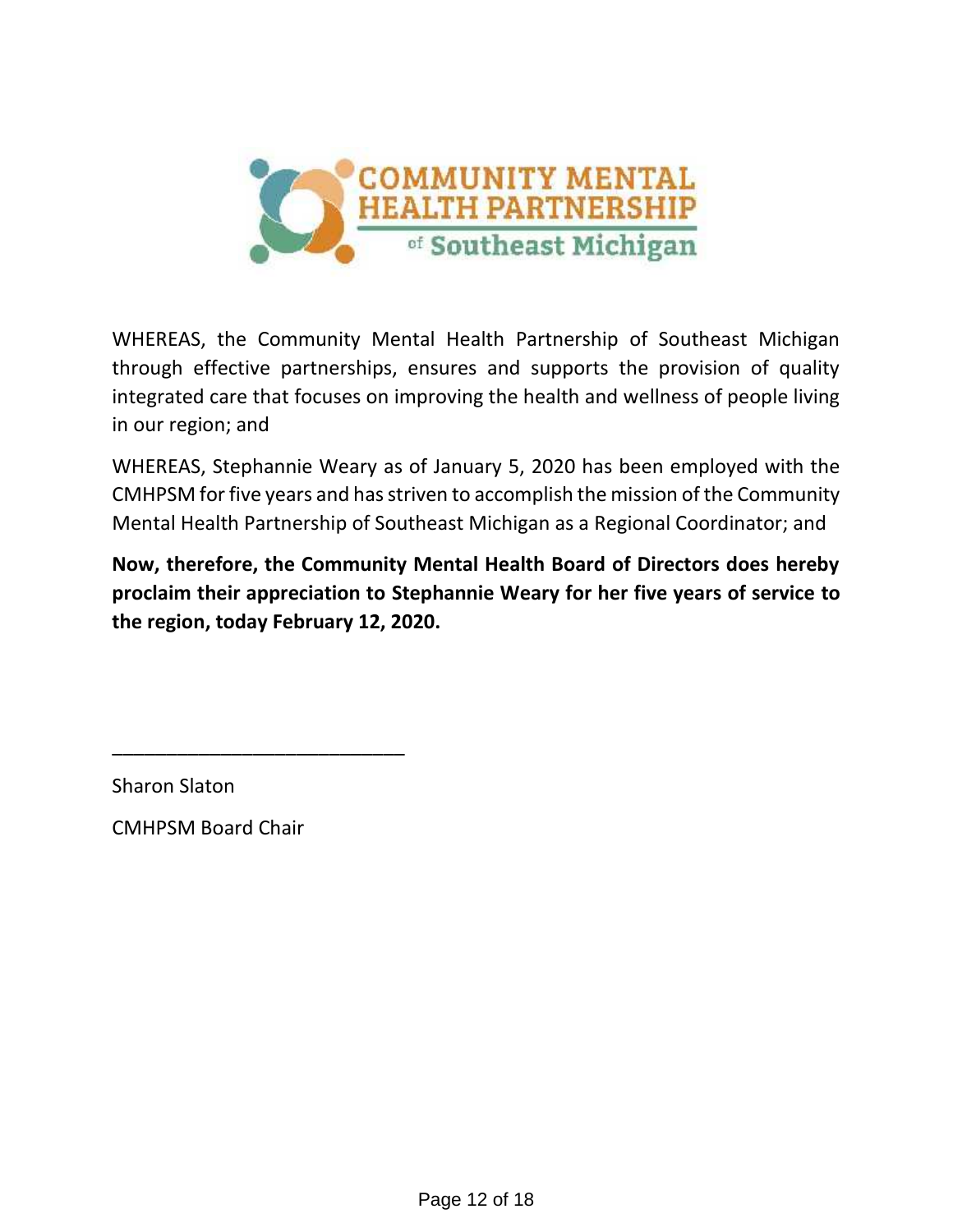# **LENAWEE-LIVINGSTON-MONROE-WASHTENAW OVERSIGHT POLICY BOARD January 23, 2020 meeting 3005 Boardwalk Dr., Ste. 200 Ann Arbor, MI 48108**

Members Present: Mark Cochran, William Green, John Lapham, David Oblak, Dave O'Dell, Ralph Tillotson, Tom Waldecker, Kim Comerzan, Dianne McCormick

Members Absent: Charles Coleman, Monique Uzelac, Amy Fullerton, Ricky Jefferson

Guests:

- Staff Present: Stephannie Weary, James Colaianne, Nicole Adelman, Dana Darrow, Alyssa Tumolo, Rebecca DuBois, Kate Hendricks, Matt Berg, Jackie Bradley (Lenawee CMH)
- D. Oblak called the meeting to order at 9:30 a.m.
- 1. Introductions
- 2. Approval of the agenda

### **Motion by M. Cochran, supported by D. O'Dell, to approve the agenda Motion carried**

3. Approval of the October 24, 2019 Oversight Policy Board minutes

#### **Motion by T. Waldecker, supported by J. Lapham, to approve the October 24, 2019 Oversight Policy Board minutes Motion carried**

- 4. Audience Participation
	- None
- 5. Old Business
	- a. Finance Report
		- M. Berg advised that the region continues to wait on funding from the state. The hope is for the first correct payments for FY20 in February.
- 6. New Business
	- a. Presentation of SUD Prevention Programming
		- J. Goerge and K. Postmus provided an overview of SUD Prevention programming. Discussion followed. Refer to the CMHPSM shared drive for details.
		- D. Oblak requested that the Karen Bergbower agency to attend an OPB meeting.
		- Readers will be needed soon for the upcoming RFP.
	- b. Request for Approval for Funding for Peer Recovery Supports Training for FY 20
		- This request is for funding for a minimum of 3 peer recovery coach trainings in FY20: CCAR (1) and MARS (2) trainings. For MARS the request is for food only (SOR covers the actual training cost but can't cover food).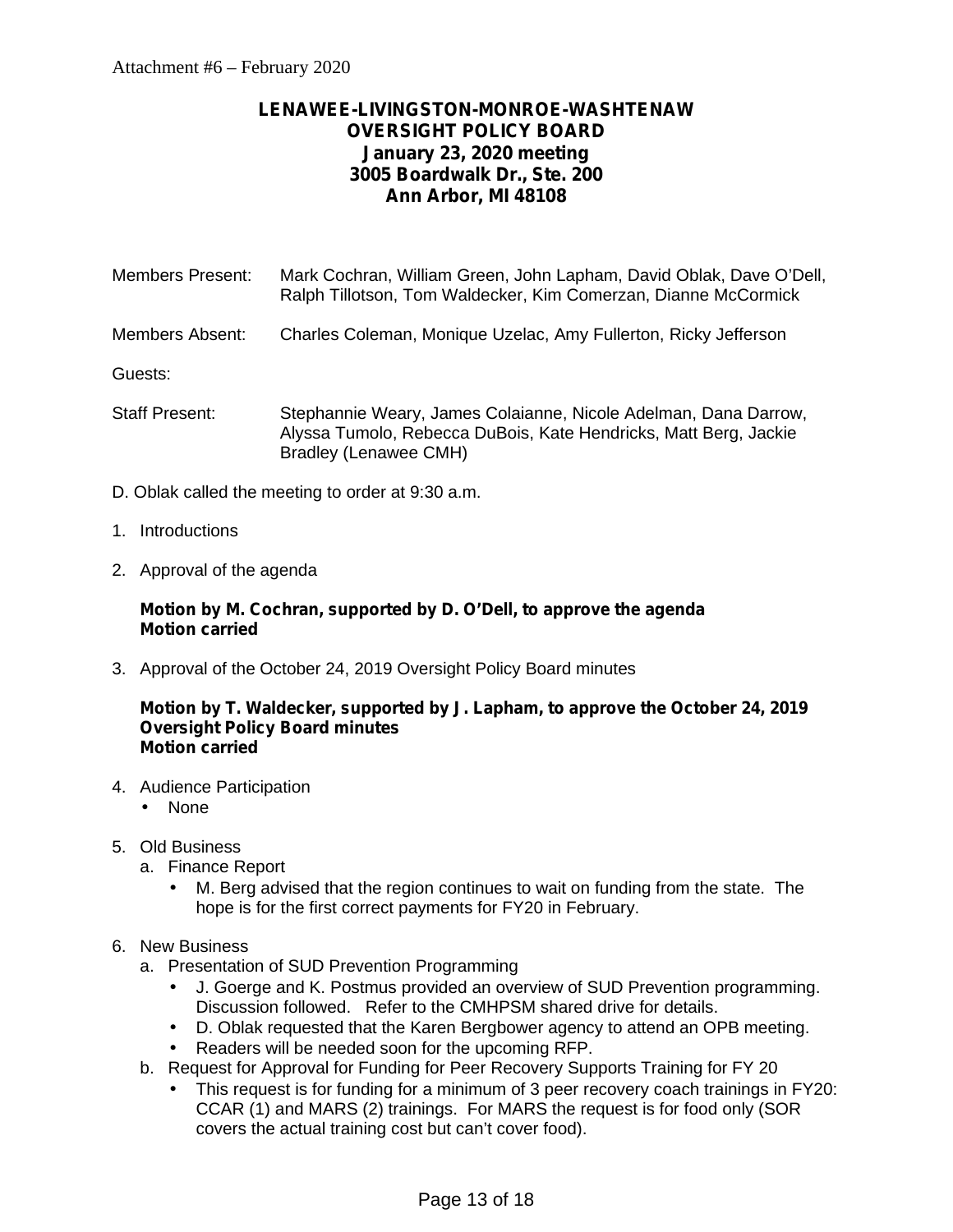T. Waldecker requested place of residence be included in registration information so that any money pulled from PA2 for this effort is allocated by the number of county residents attending the training.

#### **Motion by T. Waldecker, supported by M. Cochran, to approve a maximum of \$16,500 in PA2 Funds for trainings for Peer Recovery Supports, with any PA2 funds used being allocated by county based on registration information Motion carried**

- c. Mini Grant from LCCA
	- K. Postmus provided an overview of the Livingston County Community Alliance's request for mini-grant funding, which was approved within the SUD Director's authority.
- d. RFP Process and Updates
	- N. Adelman shared a draft timeline for the upcoming RFP. The hope is to bring the RFP to OPB for approval in March.
- 7. Report from Regional Board
	- The January meeting was canceled.
- 8. SUD Director Updates
	- K. Postmus provided details on the Federal Tobacco 21 law that was recently passed
	- Treatment providers will need to be educated on client marijuana use, per SAMHSA. Marijuana is not a treatment option for mental health or SUD disorders. Treatment providers will need to work with clients to titrate down and ultimately off.
	- PIHPs are working with MDHHS and MDOC to plan for the PIHPs to subcontract to work with people on parole and probation as of 4/1.
	- D. Oblak requested an acronym list.

# **Opioid Media Campaign**

- N. Adelman shared the final materials for the opiate media campaign, which was presented to OPB in December. The campaign will include billboards, bus signs and posters. Movie theaters and gas stations are also possible locations for the media campaign ads.
- Dianne emphasized the importance of having the right county's contact information in all the communications.
- Dianne noted that Livingston will ask sanitarians to take campaign literature with them to their twice-yearly restaurant inspections.
- D. Oblak suggested having teams of trainers go out to likely sites of overdoes, such as gas stations and fast food restaurants, to train employees on how to administer naloxone.
- Next step will be for Gina and Nicole to reach out to Monroe and Lenawee for more information on Naloxone outreach in those counties.
- 9. Adjournment

#### **Motion by M. Cochran, supported by J. Lapham, to adjourn the meeting Motion carried**

Meeting adjourned at 10:50 a.m.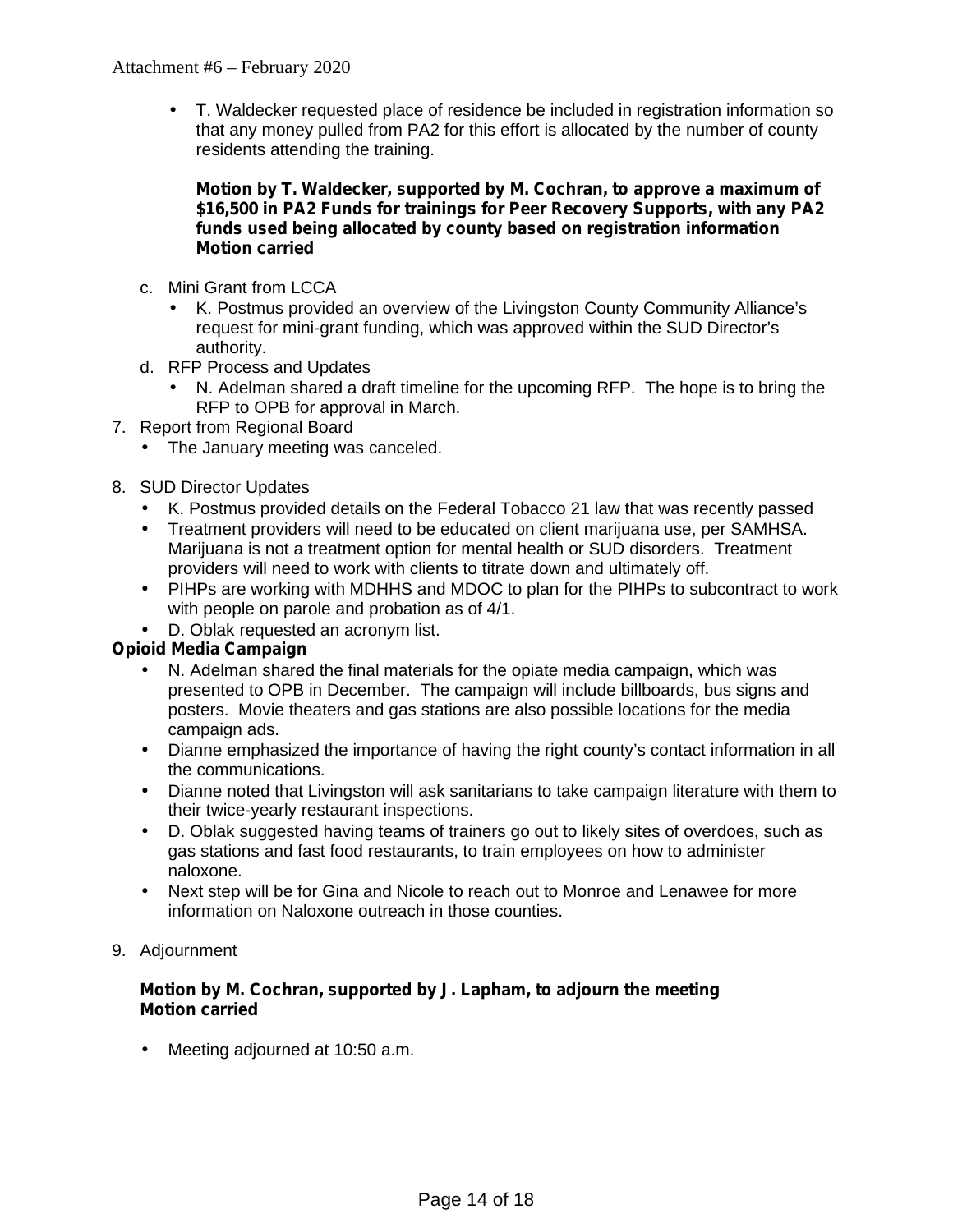Attachment #7 – February 2020



# **CEO Report Community Mental Health Partnership of Southeast Michigan**

# **Submitted to the CMHPSM Board of Directors**

**February 6, 2020 for February 12, 2020 Meeting**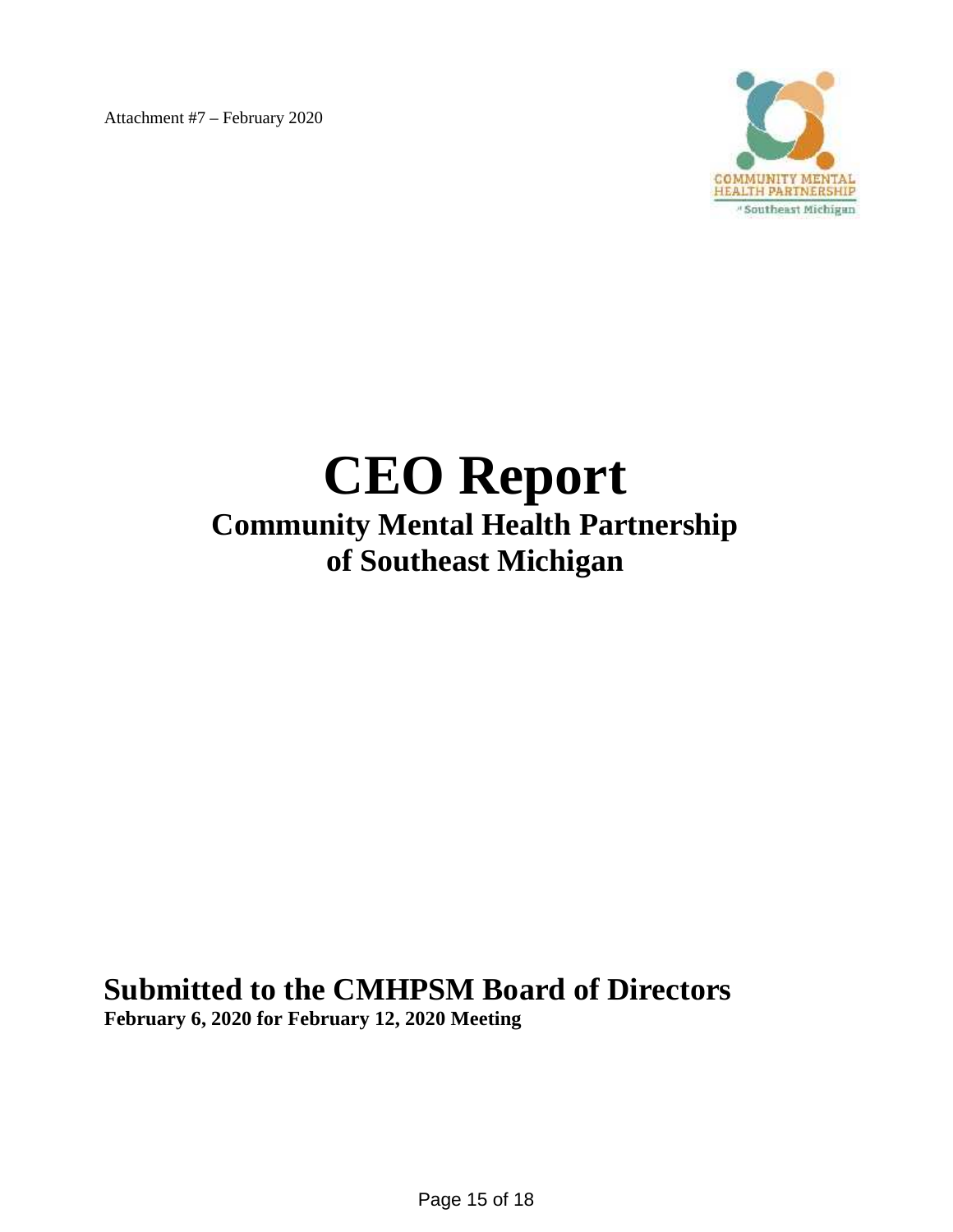## **CMHPSM CEO'S REPORT TO COMMUNITY MENTAL HEALTH PARTNERSHIP OF SOUTHEAST MICHIGAN BOARD OF DIRECTORS**

February 12, 2020

#### *CMHPSM Update*

- CMHPSM all staff meetings were held on Monday December 9, 2019 and January 13, 2020. Our next scheduled all staff meetings are scheduled for Monday February 10, 2019 and March 9, 2020.
- The CMHPSM hosted a holiday and welcome to the new building luncheon for staff persons on Wednesday December 18, 2019.
- We have spent January working with the new landlord on several small issues with the new space. The kitchen / break room has been completed and the related inspections have been finished. A number of issues related to the HVAC system are in process as well to improve the consistency of the heating and cooling system across the office space.
- MDHHS contract amendment #2 includes the transition of some MDOC parolees or probationers to the CMHPSM system. The CMHPSM is meeting regionally with Lenawee and Livingston to develop the plan for the scheduled transition date of April 1, 2020.
- The CMHPSM leadership team will begin a comprehensive review of internal operational policies and board governance policies. The process will be focused on renewing policies that have not been updated in multiple years. A policy update process is being formalized and documented to ensure that policies are updated on an ongoing basis. Any revisions or updates to Board Governance policies will be brought to the Regional Board for review in the near future.

#### *CMHPSM Staffing Update*

- The CMHPSM has hired four individuals in the last two months:
	- o We have hired a new grants coordinator Rebecca Dubois, Rebecca started with us on January 6, 2020 and is working in close partnership with Alyssa Tumolo, also Grants Coordinator. Together they implement our State Targeted Response (STR), State Opioid Response (SOR), and Gambling Disorder Prevention Program. Rebecca brings to the team her experience working with youth and prevention services.
	- o We have hired a new Chief Financial Officer Matt Berg, Matt comes to us with broad financial experience with governmental entities, and service providers. Matt has hit the ground running with multiple MDHHS reports being due and our first site visit from the auditors. Matt started with us on January 13, 2020.
	- o We also hired a Utilization and Treatment Specialist, Kate Hendricks. Kate has experience on utilization review, and has also worked closely with billing, insurance companies and within the PIHP system. Her experience is very well aligned with this role that has been open for quite some time. Kate started with us on January 13, 2020.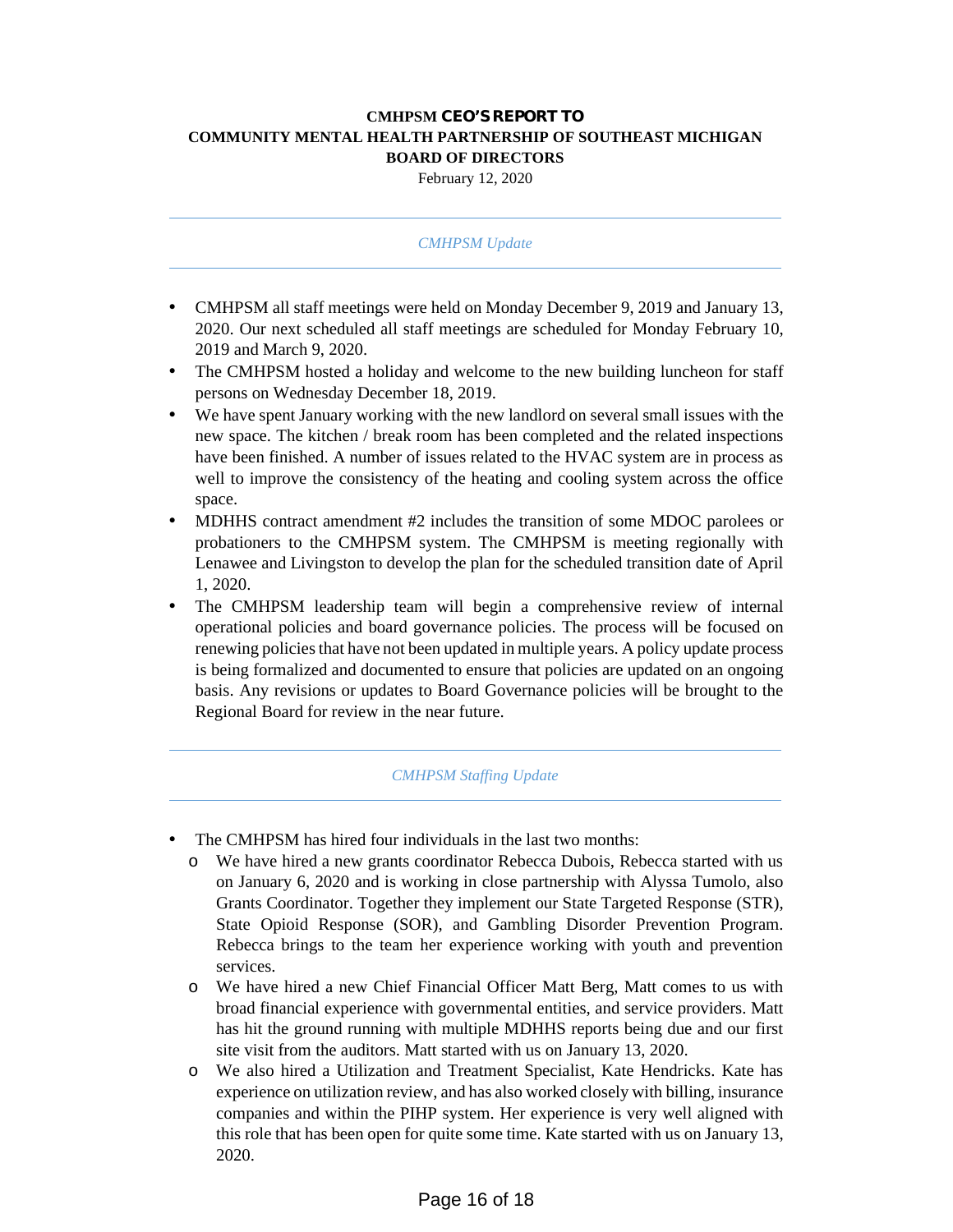- o We have also added Catherine (CJ) Witherow to the CMHPSM team as our Chief Operating Officer. CJ comes to the CMHPSM with a wealth of regional experience and knowledge. She will be assisting in our re-organization efforts while overseeing a wide range of our PIHP operations including contracts and compliance, and regional and state committee work, while bringing a clinical and operations perspective. CJ started with us on February 3, 2020.
- The CMHPSM does now have two open positions:
	- o A Supports Intensity Scale Assessor which we have begun to schedule interviews to fill.
	- o The Director of Quality and Compliance position is now vacant, we have begun internal discussions on what the role and responsibilities of this position will look like at the CMHPSM. We thank the previous Director of Quality and Compliance Kristen Ora for her five years of service at the CMHPSM and her almost 20 years of service to the region.
- The CMHPSM Leadership team will be discussing our CMHPSM Organizational Chart to better align positions with departmental leadership. This process will also include a review of current scope of roles and potential re-alignment of job duties and responsibilities.
- Anyone interested in obtaining additional information about our open CMHPSM position should visit our website at: https://www.cmhpsm.org/interested-in employment

*Regional Update*

- CMHPSM and regional CMHSP finance staff will continue to meet to analyze all available information as FY20 revenue comes in on a monthly basis.
- The CMHPSM has continued to update its FY2020 revenue projection tool and has updated it with all payment data received through January. There continues to be issues with capitation payments that MDHHS is still investigating. The department has indicated that February 2020 will be the best, most complete look at a true month of revenue. All the FY20 payments received from October through January have either been artificially low or high based upon either additional revenue or recoupments that have occurred based upon CHAMPS system changes. These payment issues have been experienced system wide and have significantly impacted the ability.
- The CMHPSM was made aware of a FY19 supplemental funding bill which allocates \$9.3 million to the CMHPSM. The funding bill was passed quickly by the House, Senate and signed by the governor. There was some initial confusion on what the FY19 Supplemental funding was allocated to cover as the language within the bill wasn't explicitly clear. After further discussion and MDHHS clarification, the funding has been identified as the state's share of our FY18 shared risk corridor. An update has been requested from MDHHS on the schedule for FY18 contract reconciliation.
- The CMHPSM received notification that our FY2020 Risk Management Strategy submitted on December 5, 2019 was accepted by MDHHS.